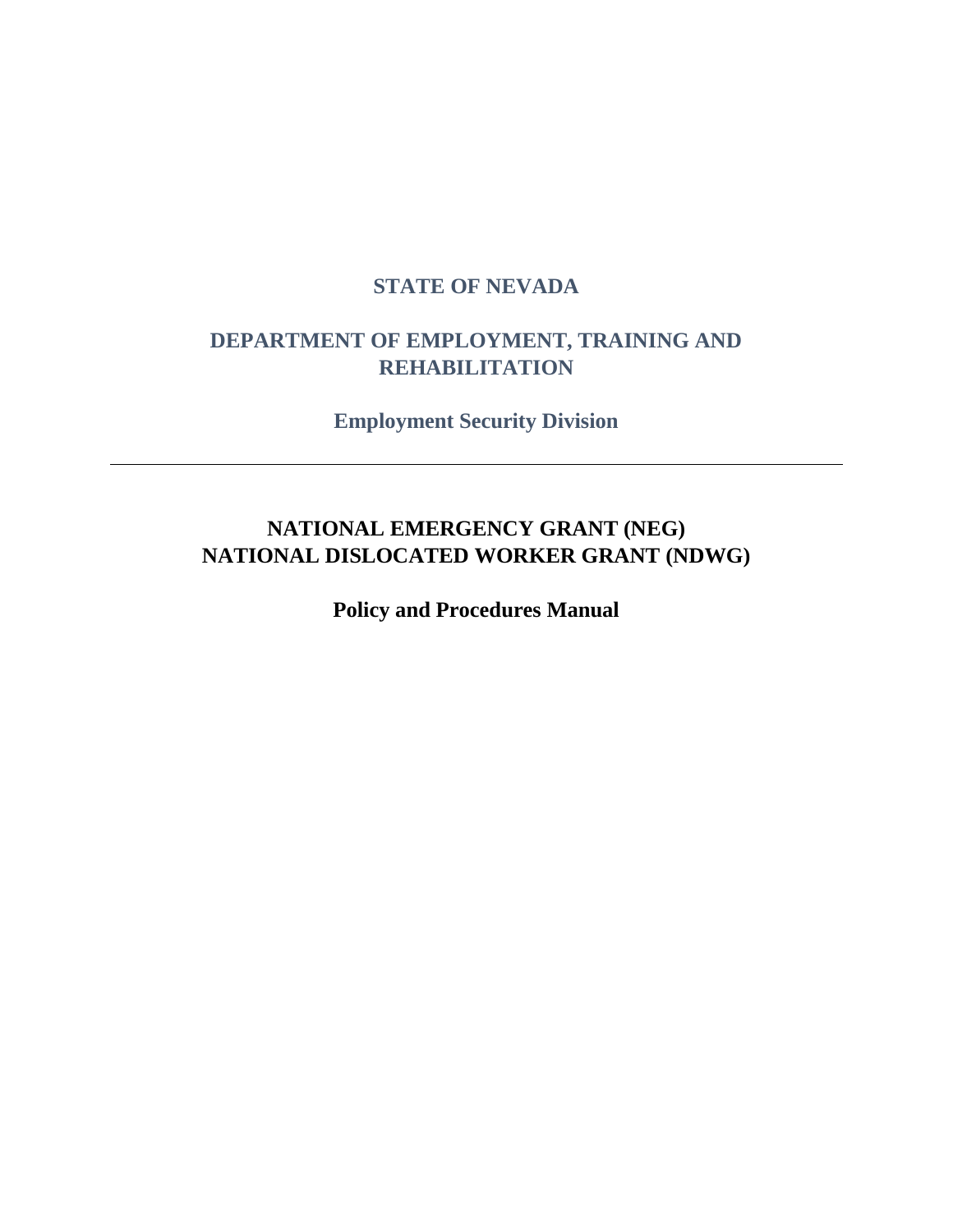# **Table of Contents**

| I.   |      |  |
|------|------|--|
|      |      |  |
|      |      |  |
|      |      |  |
|      |      |  |
| II.  |      |  |
|      |      |  |
|      |      |  |
|      |      |  |
|      |      |  |
|      |      |  |
|      | III. |  |
|      |      |  |
|      |      |  |
|      |      |  |
|      |      |  |
|      |      |  |
| I.   |      |  |
|      |      |  |
|      |      |  |
|      |      |  |
|      |      |  |
|      |      |  |
| II.  |      |  |
|      |      |  |
|      |      |  |
|      |      |  |
|      |      |  |
|      |      |  |
|      |      |  |
| I.   |      |  |
| II.  |      |  |
| III. |      |  |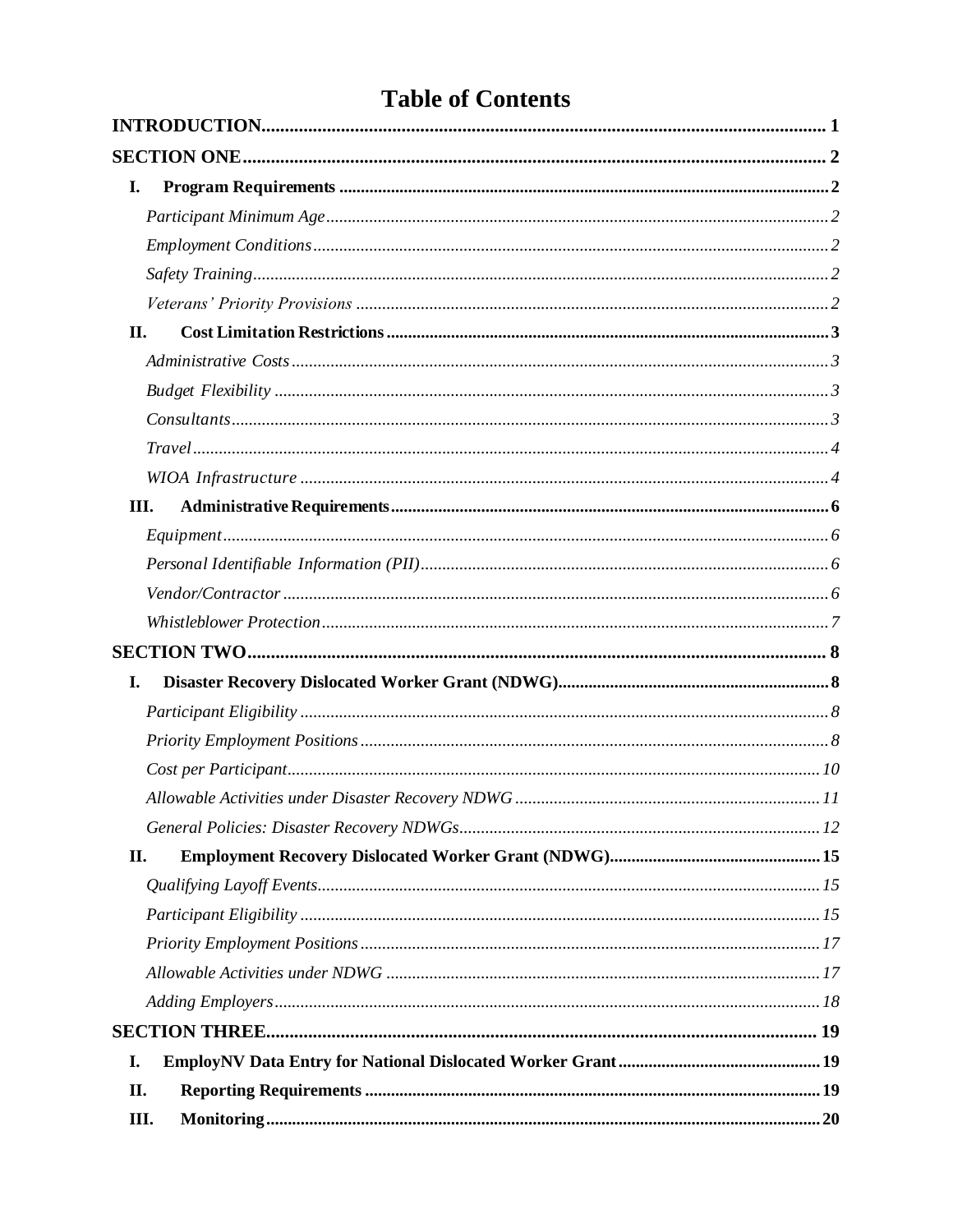| Performance 20           |  |
|--------------------------|--|
|                          |  |
|                          |  |
| $\mathbf{IV}_{\text{-}}$ |  |
|                          |  |
|                          |  |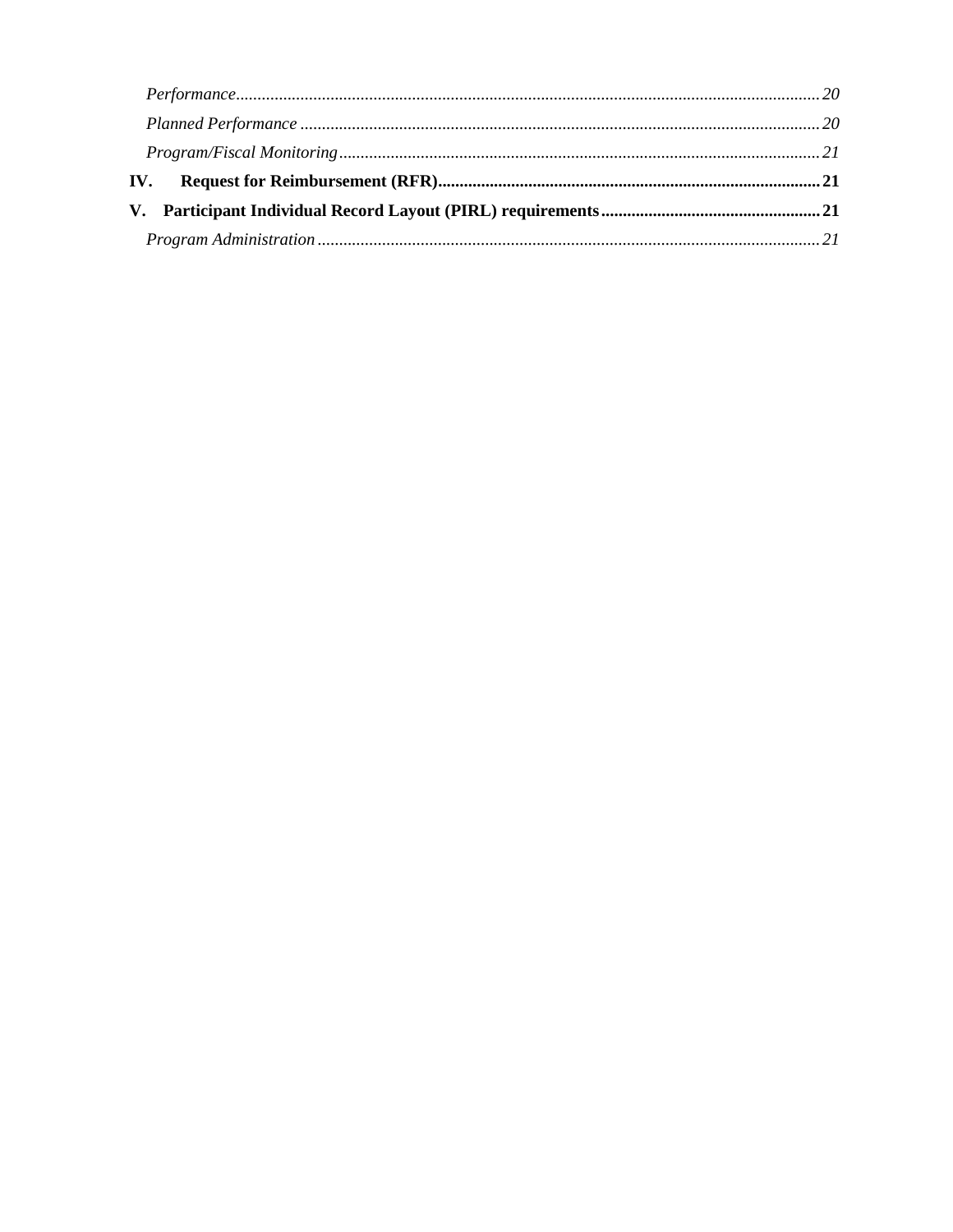# **National Dislocated Worker Grants (NDWG)**

### **INTRODUCTION**

#### <span id="page-3-0"></span>**National Dislocated Work Grant**

*Reference: TEGL 12-19, "National Dislocated Worker Grant Program Guidance"*

TEGL 12-19 section 2. (b) states: DWGs *are discretionary grants awarded by the Secretary of Labor under section 170 if WIOA is to provide employment-related services for dislocated workers. The Department funds two types of DWGs: Disaster Recovery and Employment Recovery. Disaster Recovery DWGs provide funding to create temporary employment opportunities to assists with clean-up and recovery efforts when an area impacted by an emergency or major disaster is declared eligible for public assistance by the Federal Emergency Management Agency (FEMA), or is declared as an emergency or disaster of national significance by a Federal agency with authority or jurisdiction over Federal response to the disaster or emergency. Employment Recovery DWGs temporarily expand capacity to serve dislocated workers and to meet the increased demand for employment and training services following a qualifying event. Qualifying events include major economic dislocations, such as plant closures, mass layoffs, or higher-than-average demand for employment and training activities for dislocated members of the Armed Forces and their spouses. Under 20 CFR 687.110(a)(5), the Secretary of Labor may determine other major dislocations eligible for Employment Recovery DWGs."*

The National Dislocated Worker Grant (NDWG) provides time-limited funding assistance to aid in the response to a major economic event that causes significant impact on states and local areas that exceed the capacity of existing funds and other resources. The NDWGs are supplemental resources that provide flexibility for response and recovery to unexpected events that cause job loss which exceeds the capacity of the state and local workforce boards.

Funds from the WIOA – NDWGs will assist affected individuals residing in workforce areas affected by the COVID-19 pandemic response that began on March 1, 2020. The U.S. Department of Labor Employment and Training Administration (DOLETA) issued a Training and Employment Guidance Letter (TEGL) 12-19 on March 18, 2020 to provide revised guidance to states about the NDWG program. The revised guidance rescinds TEGL 02-15 entitled "Operational Guidance for National Dislocated Worker Grants, pursuant to the Workforce Innovation and Opportunity Act (WIOA or Opportunity Act)."

To address the effects of the COVID-19 pandemic response, including the significant number of displaced workers and jobs that have been permanently lost, Nevada was awarded grant funding for both Disaster Recovery and Employment Recovery NDWGs.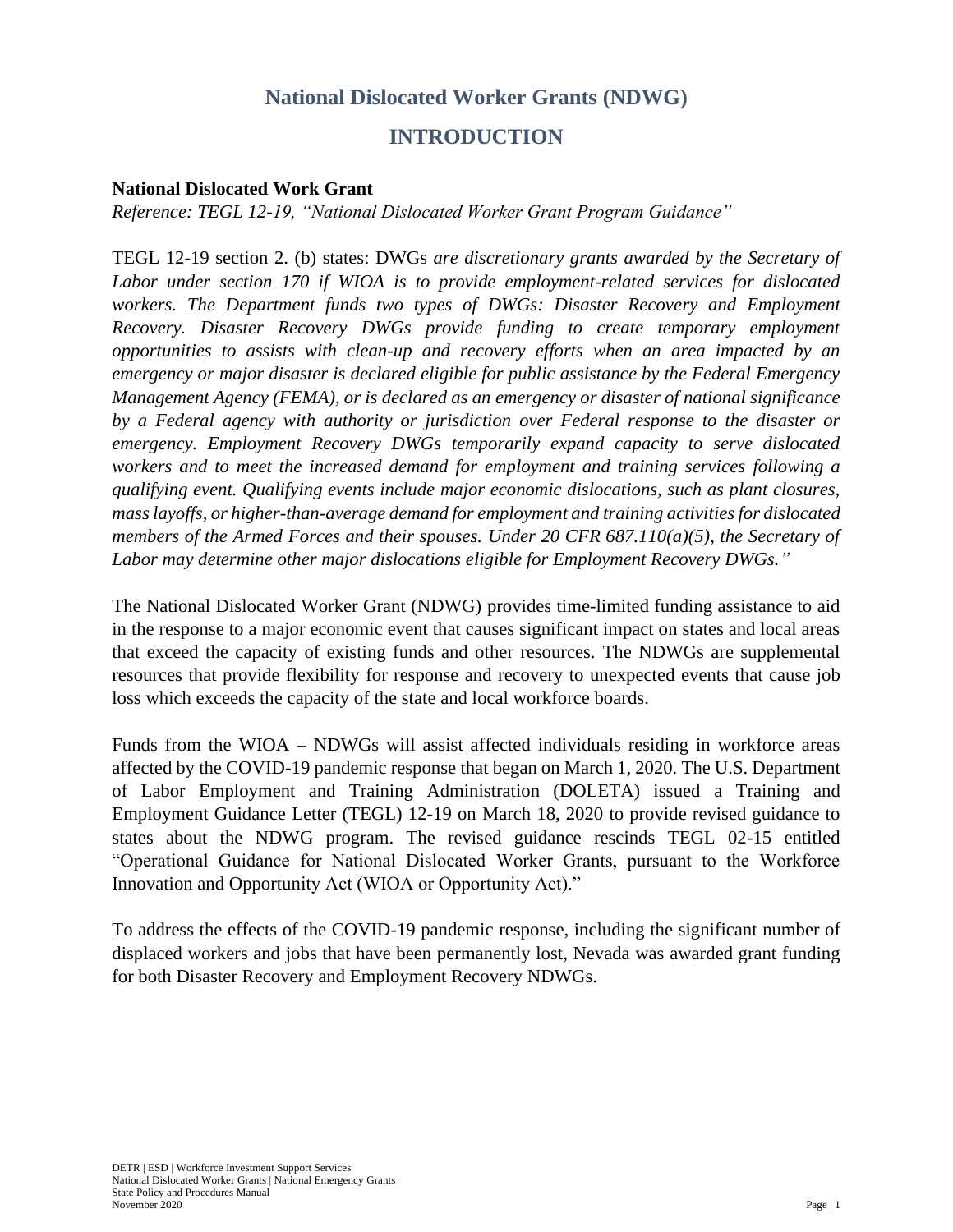# **SECTION ONE**

#### <span id="page-4-1"></span><span id="page-4-0"></span>**I. Program Requirements**

Training and Employment Guidance Letter (TEGL) WIOA No. 12-19 contains the program requirements for this award. [\[State Compliance Policy \(SCP\) 1.6\]](https://owinn.nv.gov/GWDB/Policies/WIOA-StateCompliancePolices/)

#### <span id="page-4-2"></span>Participant Minimum Age

Pursuant to P.L. 116-94, Division A, Title I, Section 104, funds made available under section 414(c) of the American [Competitiveness](https://www.govinfo.gov/content/pkg/PLAW-106publ313/pdf/PLAW-106publ313.pdf) and Workforce Improvement Act of 1998 [\(29 U.S.C.](https://www.govinfo.gov/content/pkg/PLAW-106publ313/pdf/PLAW-106publ313.pdf) 3224a) must only be used for training individuals and for the related activities necessary to support such training. This training must be in the occupations and industries for which employers are using H-1B visas to hire foreign workers, and it must be provided only to individuals who are older than 16 years of age and who are not currently enrolled in a school within a local educational agency. [\[SCP 1.6; SCP 2.1\]](https://owinn.nv.gov/GWDB/Policies/WIOA-StateCompliancePolices/)

### <span id="page-4-3"></span>Employment Conditions

**Benefits and Working Conditions** - All participants shall be provided benefits and working conditions at the same level and to the same extent as other employees working a similar length of time and doing the same type of work [WIOA Sec.181(b)(5)]. If the employer has different policies for temporary employees than for full-time employees, these policies may apply to these participants since the jobs under this grant are classified as temporary.

# <span id="page-4-4"></span>Safety Training

For all NDWG projects, Local Workforce Development Boards (LWDBs) must ensure that project participants follow the same health and safety standards applicable to working conditions of permanent employees, as established under federal and state law. Boards must provide appropriate safety training, as described in the Occupational Safety and Health Act of 1970, and they must ensure that working conditions are safe.

### <span id="page-4-5"></span>Veterans' Priority Provisions

The Jobs for Veterans Act [Public Law 107-288] requires grantees (DETR) and subgrantees (LWDBs) to provide priority service to veterans and spouses of certain veterans for the receipt of employment, training, and placementservices in any job training program directly funded, in whole or in part, by the DOL. [20 CFR 1010]. In circumstances where a grantee or subgrantee must choose between two qualified candidates for a service, one of whom is a veteran or eligible spouse, the veterans priority of service provisions require that the grantee or subgrantee give the veteran or eligible spouse priority of service by first providing him or her that service. To obtain priority of service, a veteran or spouse must meet the program's eligibility requirements and comply with guidance on veterans' priority. [\[TEGL](https://wdr.doleta.gov/directives/corr_doc.cfm?DOCN=2816) 10-09] [\[SCP 1.18\]](https://owinn.nv.gov/GWDB/Policies/WIOA-StateCompliancePolices/)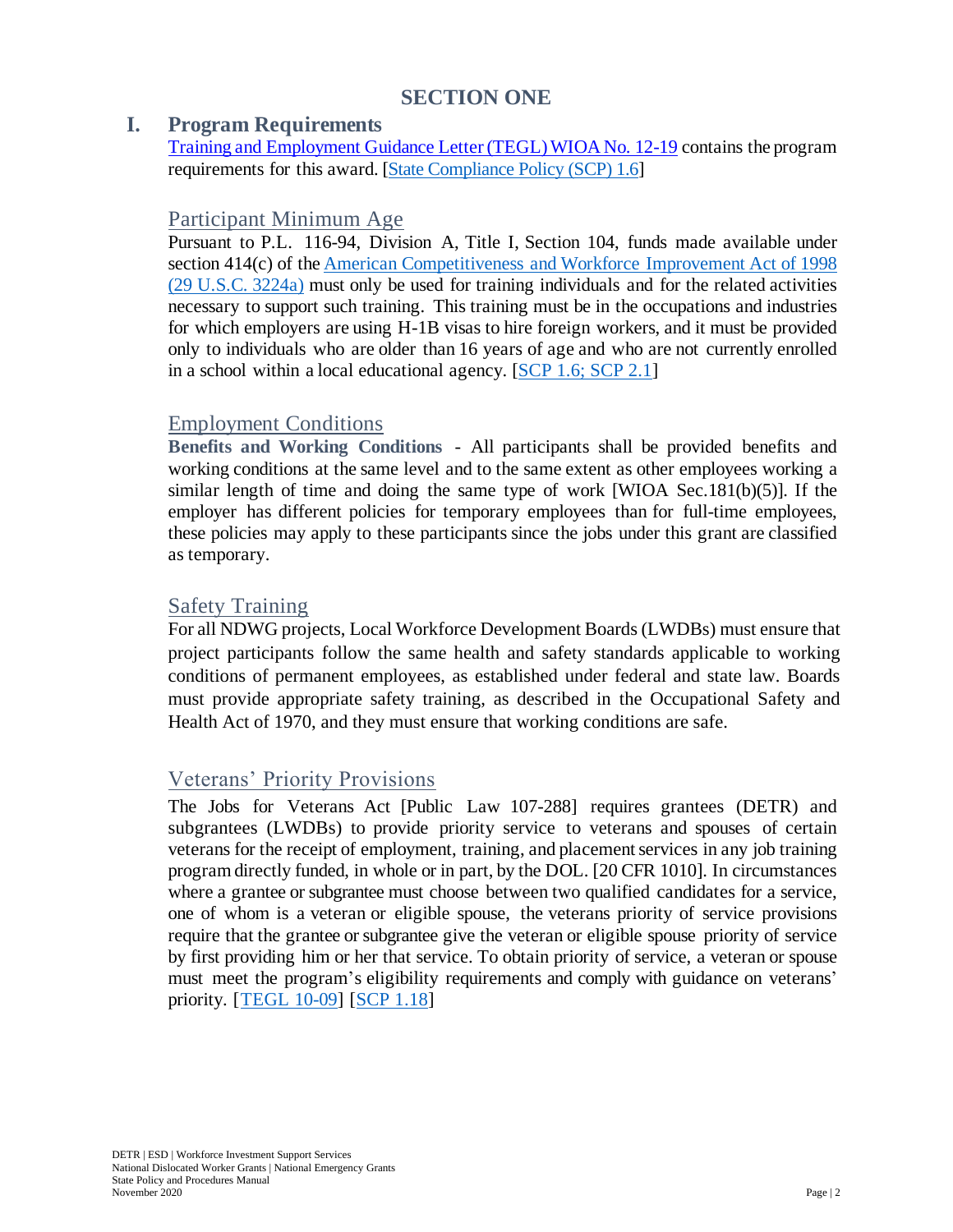# <span id="page-5-1"></span><span id="page-5-0"></span>**II. Cost Limitation Restrictions**

#### Administrative Costs

Administrative costs under this award follow the definition in the Workforce Innovation and Opportunity Act at 20 CFR 683.215.

There is a 15 percent limitation on a NDWG project's total administrative costs when the direct recipient is not also serving as the project operator. Unless a written justification is approved by the Grant Officer, administrative costs may not exceed this 15 percent limit. Direct recipients of NDWG funds are limited to spending no more than 5 percent of the total award on administrative costs. Project Operators are limited to spending no more than 10 percent of their allocation received from the direct recipient on administrative costs. Compliance with the administrative costs limit is monitored throughout the grant period. Any amounts exceeding this limitation at closeout will be disallowed and subject to debt collection.

For NDWG recipients who are also serving as the project operator, the administrative costs limit is 10 percent of the total award.

### <span id="page-5-2"></span>Budget Flexibility

DETR's Workforce Investment Support Services (WISS) is not permitted to make transfers that would cause funds to be used for purposes other than those consistent with the NDWG program. Any budget changes that impact the statement of work, associated approved budget, and agreed upon outcomes or deliverables require a request for modification and prior approval from the DOL-ETA Grant Officer.

For programs where the Federal share is over the simplified acquisition threshold (currently \$150,000), the transfer of funds among direct cost categories or programs, functions and activities is restricted such that if the cumulative amount of such transfers exceeds or is expected to exceed 10 percent of the total budget as last approved by the Federal awarding agency, the WISS and LWDBs must receive prior approval from the DOL-ETA Grant Officer. Any changes within a specific cost category on the USDOL's SF424(a) form do not require a grant modification unless the change results in a cumulative transfer among direct cost categories exceeding 10 percent of total budget as noted above. [2 CFR 200.308(e)]

It is recommended that WISS' assigned DOL-ETA Federal Project Officer (FPO) review any within- line changes to the budget prior to implementation to ensure a modification is not required. For programs where the Federal share is below the simplified acquisition threshold, WISS is not required to obtain the DOL-ETA Grant Officer's approval when transferring funds among direct cost categories. This includes transferring direct costs to the indirect cost category contained on the SF424(a). LWDBs do need to communicate with WISS when requesting transfer of funds among direct cost categories.

### <span id="page-5-3"></span>**Consultants**

For the purposes the NDWGs, USDOL has determined that fees paid to a consultant who provides services under the program shall be limited to \$710 per day (representing an eight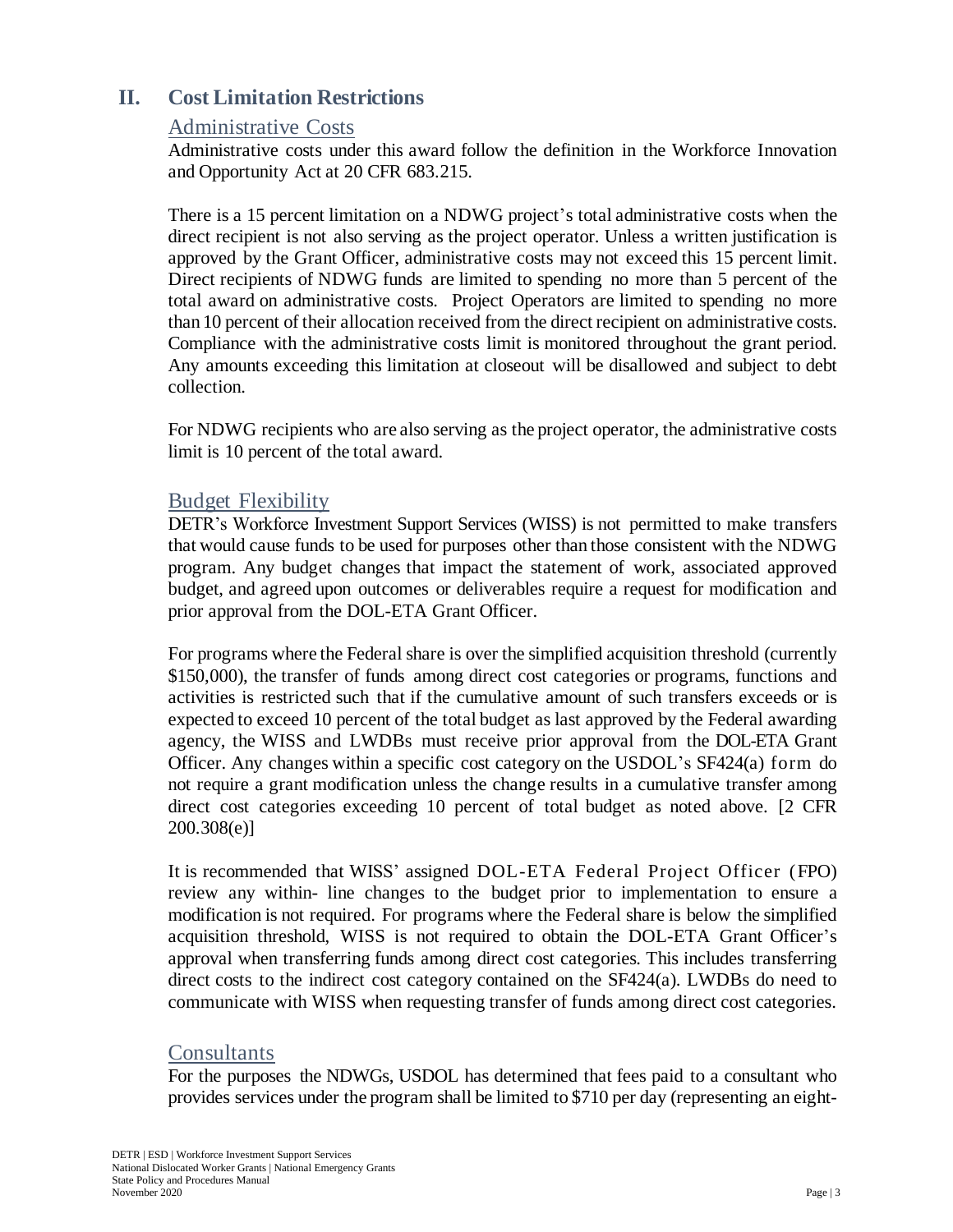hour workday). Any fees paid in excess of this amount cannot be paid without prior approval from the DOL-ETA Grant Officer.

#### <span id="page-6-0"></span>Travel

This award waives the prior approval requirement for domestic travel as contained in 2 CFR 200.474. For domestic travel to be an allowable cost, it must be necessary, reasonable, allocable and conform to the non-Federal entities written policies and procedures. All travel must also comply with Fly America Act (49 USC 40118), which states in part that any air transportation, regardless of price, must be performed by, or under a code-sharing arrangement with, a US Flag air carrier if service provided by such carrier is available.

**Travel-Foreign –** Foreign travel is not allowable except with prior written approval. Prior written approval must be obtained from the DOL-ETA Grant Officer through the process described in 2 CFR 200.407 and 2 CFR 2900.16. All travel, both domestic and Grant Officer-approved foreign travel, must comply with the Fly America Act (49 USC 40118), which states in part that any air transportation, regardless of price, must be performed by, or under a code-sharing arrangement with, a US Flag air carrier if service provided by such carrier is available.

**Travel – Mileage Reimbursement Rates –** Pursuant to 2 CFR 200.474(a), all award recipients must have policies and procedures in place related to travel costs; however, for reimbursement on a mileage basis, this Federal award cannot be charged more than the maximum allowable mileage reimbursement rates for Federal employees. Pursuant to the General Services Administration (GSA) [Bulletin FTR 20-03,](https://www.gsa.gov/cdnstatic/OGP%20Signed%20CY_2020_POV_Mileage_Rate_Bulletin_-_12-9-2019.pdf) the 2020 calendar year mileage reimbursement rates are:

| Modes of Transportation:   | <b>Effective/Applicability Date:</b> | Rate per mile: |
|----------------------------|--------------------------------------|----------------|
| Privately owned automobile | January 1, 2020-December<br>31, 2020 | 57.5 cents     |
| Privately owned motorcycle | January 1, 2020-December<br>31, 2020 | 54.5 cents     |

Mileage rates must be checked annually at [www.gsa.gov/mileage](http://www.gsa.gov/mileage) to ensure compliance.

### <span id="page-6-1"></span>WIOA Infrastructure

The following programs are required to be One-Stop partners [WIOA sec. 121(b)(1)(B); 20 CFR 678.400]:

- A. WIOA title I programs: Adult, Dislocated Worker, and Youth formula programs; Job Corps; YouthBuild; Native American programs; National Farmworker Jobs Program (NFJP);
- B. WIOA title II: Adult Education and Family Literacy Act (AEFLA) program as authorized under title II of WIOA;
- C. WIOA title III: Wagner-Peyser Act Employment Services (ES) program authorized under the Wagner-Peyser Act (29 U.S.C. 49 et seq.), as amended by WIOA title III;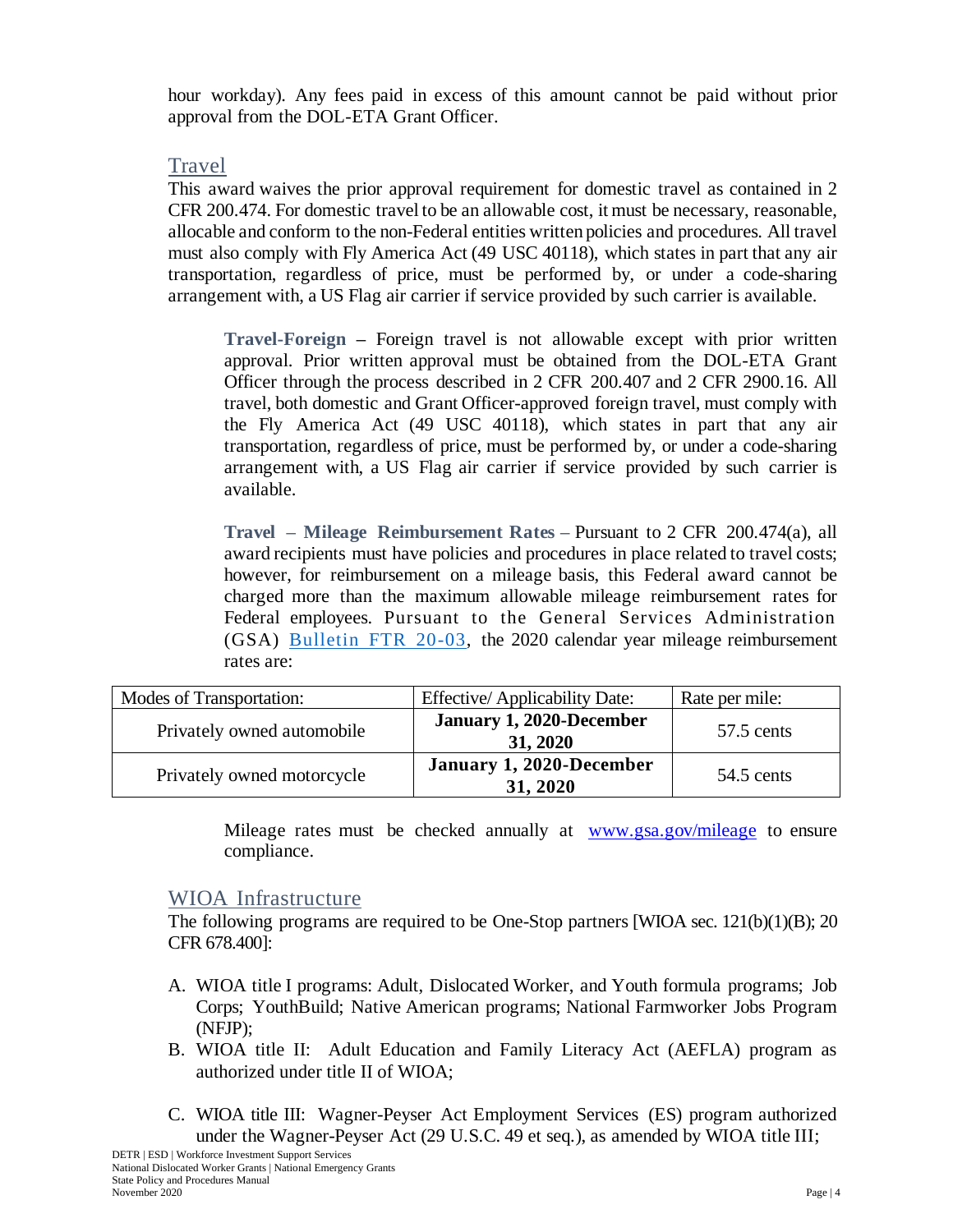- D. WIOA title IV: Vocational Rehabilitation (VR) program as authorized under title I of the Rehabilitation Act of 1973 (29 U.S.C. 720 et seq.), as amended by WIOA title IV;
- E. Senior Community Service Employment Program (SCSEP) authorized under title V of the Older Americans Act of 1965 (42 U.S.C. 3056 et seq.);
- F. Carl D. Perkins Career and Technical Education Act of 2006: Career and technical education programs at the postsecondary level authorized under the Carl D. Perkins Career and Technical Education Act of 2006 (20 U.S.C. 2301 et seq.)
- G. Trade Adjustment Assistance (TAA) activities authorized under chapter 2 of title II of the Trade Act of 1974 (19 U.S.C. 2271 et seq.);
- H. Jobs for Veterans State Grants (JVSG) programs authorized under chapter 41of title 38, U.S.C.;
- I. Employment and training activities carried out under the Community Services Block Grant (42 U.S.C. 9901 et seq.);
- J. Employment and training activities carried out by the Department of Housing and Urban Development;
- K. Programs authorized under State unemployment compensation (UC)laws (in accordance with applicable Federal law);
- L. Programs authorized under sec. 212 of the Second Chance Act of 2007 (42 U.S.C. 17532), which include the Reentry Employment Opportunities (REO) programs (formerly known as Reintegration of Ex-Offenders Program (RExO) awarded prior to January 1, 2019; and
- M. Temporary Assistance for Needy Families (TANF) authorized under part A of title IV of the Social Security Act (42 U.S.C. 60 et seq.), unless exempted by the Governor under §678.405(b).

All One-Stop partner programs including all programs that are funded under title I of WIOA are required to contribute to the infrastructure costs and certain additional costs of the One-Stop delivery system in proportion to their use and relative benefits received [20 CFR 678.700; 678.760]. The sharing and allocation of infrastructure costs between One-Stop partners is governed by WIOA sec. 121(h), WIOA's implementing regulations and the Federal Cost Principles contained in the Uniform Administrative Guidance at 2 CFR part 200 and USDOL's exceptions at 2 CFR part 2900. The Federal Cost Principles state that a partner's contribution is an allowable, reasonable, necessary and allocable cost to the program and is consistent with other legal requirements.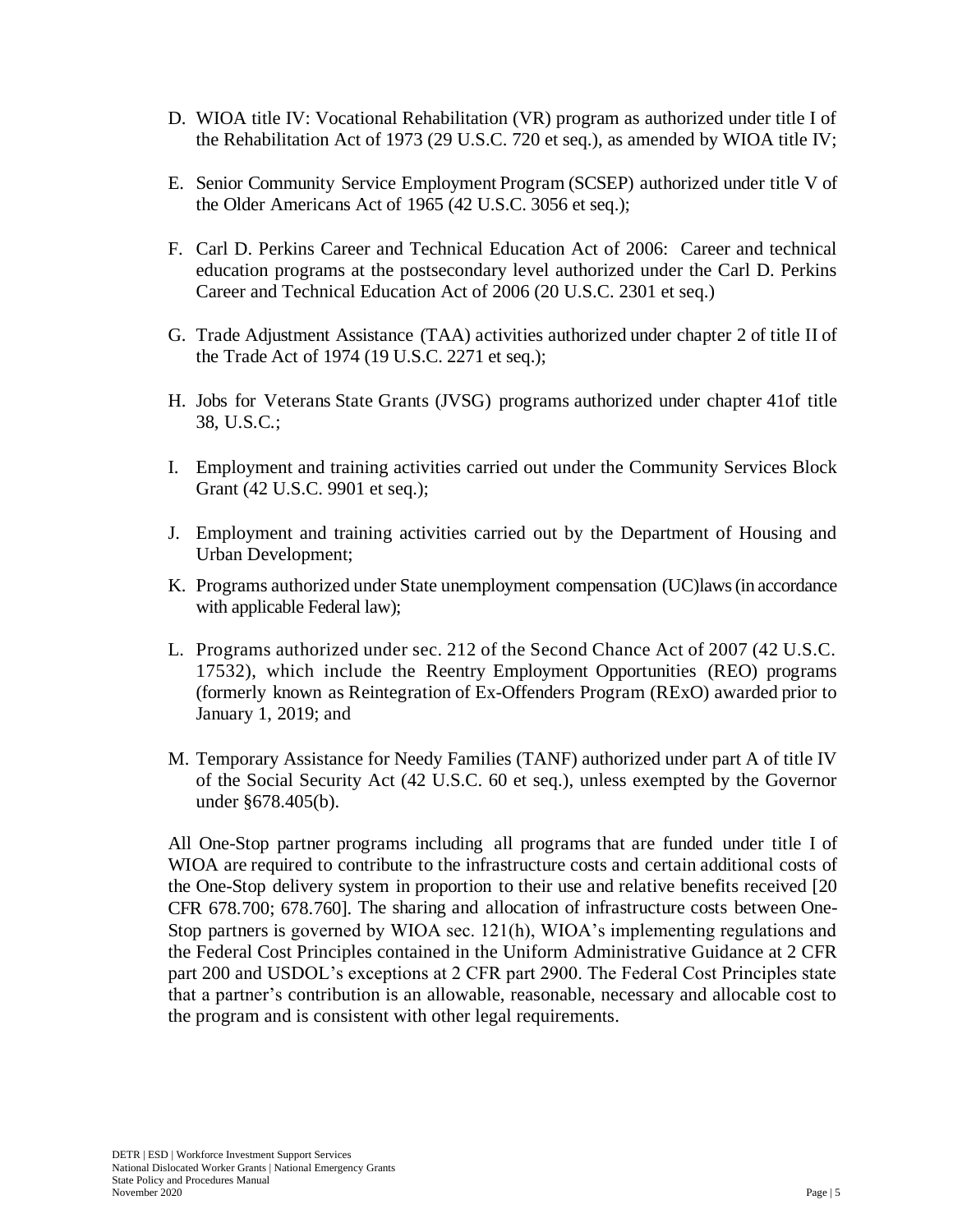# <span id="page-8-1"></span><span id="page-8-0"></span>**III. Administrative Requirements**

#### Equipment

Award recipients must receive **prior approval** from the DOL-ETA Grant Officer to purchase any equipment as defined in the Uniform Guidance at 2 CFR 200.33. Equipment purchases must be made in accordance with 2 CFR 200.313 or 2 CFR 200.439.

Being awarded a NDWG grant *does not* automatically approve the equipment specified in the budget or statement of work unless it is specifically approved by the DOL-ETA Grant Officer. If not specified above, the WISS and LWDBs must submit a detailed list describing the purchase to the DOL-ETA FPO for review within 90 days of DOL-ETA's Notice of Award date. The LWDBs must submit detailed lists for requests of equipment purchases as early as possible in the grant's period of performance with as many planned pieces of equipment as possible.

The WISS and LWDBs may not purchase equipment in the last funded year of performance which is defined as full program service delivery (not follow up activities) but may not be the same asthe last 12 months of the period of performance. If any approved acquisition has not occurred prior to the last funded year of performance, approval for the item(s) is rescinded.

#### <span id="page-8-2"></span>Personal Identifiable Information (PII)

The WISS and LWDBs must recognize and safeguard personally identifiable information (PII) except where disclosure is allowed by prior written approval of the DOL-ETA Grant Officer or by court order. The WISS and LWDBs must meet the requirements of the Guidance on the Handling and Protection of Personally Identifiable Information (PII). [\[TEGL 39-11\]](https://wdr.doleta.gov/directives/corr_doc.cfm?docn=7872)

#### Supportive Services and Participant Support Costs

When supportive services are expressly authorized by a program statute, regulation, or Funding Opportunity Announcement (FOA), the awarded NDWG waives the prior approval requirement for participant support costs; however, costs must still meet the basic considerations. Questions regarding supportive services and participant support costs should be directed to WISS. For additional guidance, WISS will communicate with the DOL-ETA FPO who is assigned to the grant. [2 CFR 200.456] [2 CFR 200.402 – 200.411]

#### <span id="page-8-3"></span>Vendor/Contractor

The term "contractor", sometimes referred to as a vendor, is a dealer, distributor, merchant or other seller providing goods or services that are required to implement a Federal program. [2 CFR 200.23] These goods or services may be for an organization's own use or for the use of the beneficiaries of the Federal program. Additional guidance on distinguishing between a subrecipient and a contractor (vendor) is provided in 2 CFR 200.330. When procuring contractors for goods and services, DOL-ETA recipients and subrecipients must follow the procurement requirements which calls for free and open competition. [2 CFR 200.319]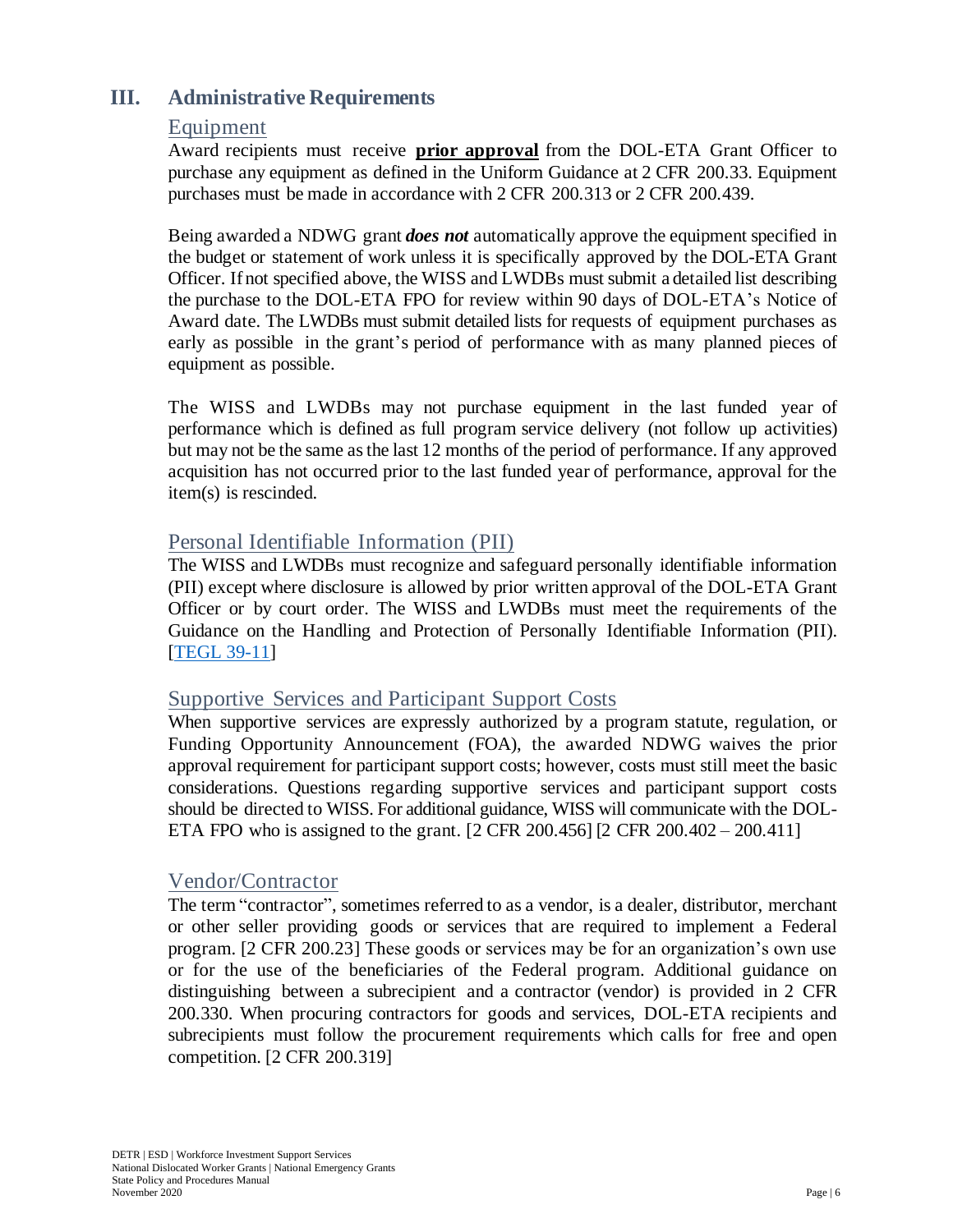# <span id="page-9-0"></span>Whistleblower Protection

This grant and employees working on this grant are subject to the whistleblower rights and remedies established at 41 U.S.C. 4712. The recipient shall inform its employees in writing, in the predominant language of the workforce, of employee whistleblower rights and protections under 41 U.S.C. 4712, as described in section 3.908 of the Federal Acquisition Regulation. The recipient shall insert the substance of this clause in all subgrants and contracts over the simplified acquisition threshold. [48 CFR 3.908; note that for the purpose of this term and condition, use of the term "contract," "contractor," "subcontract," or "subcontractor" in section 3.908 should be read as "grant," "grantee," "subgrant," or "subgrantee"]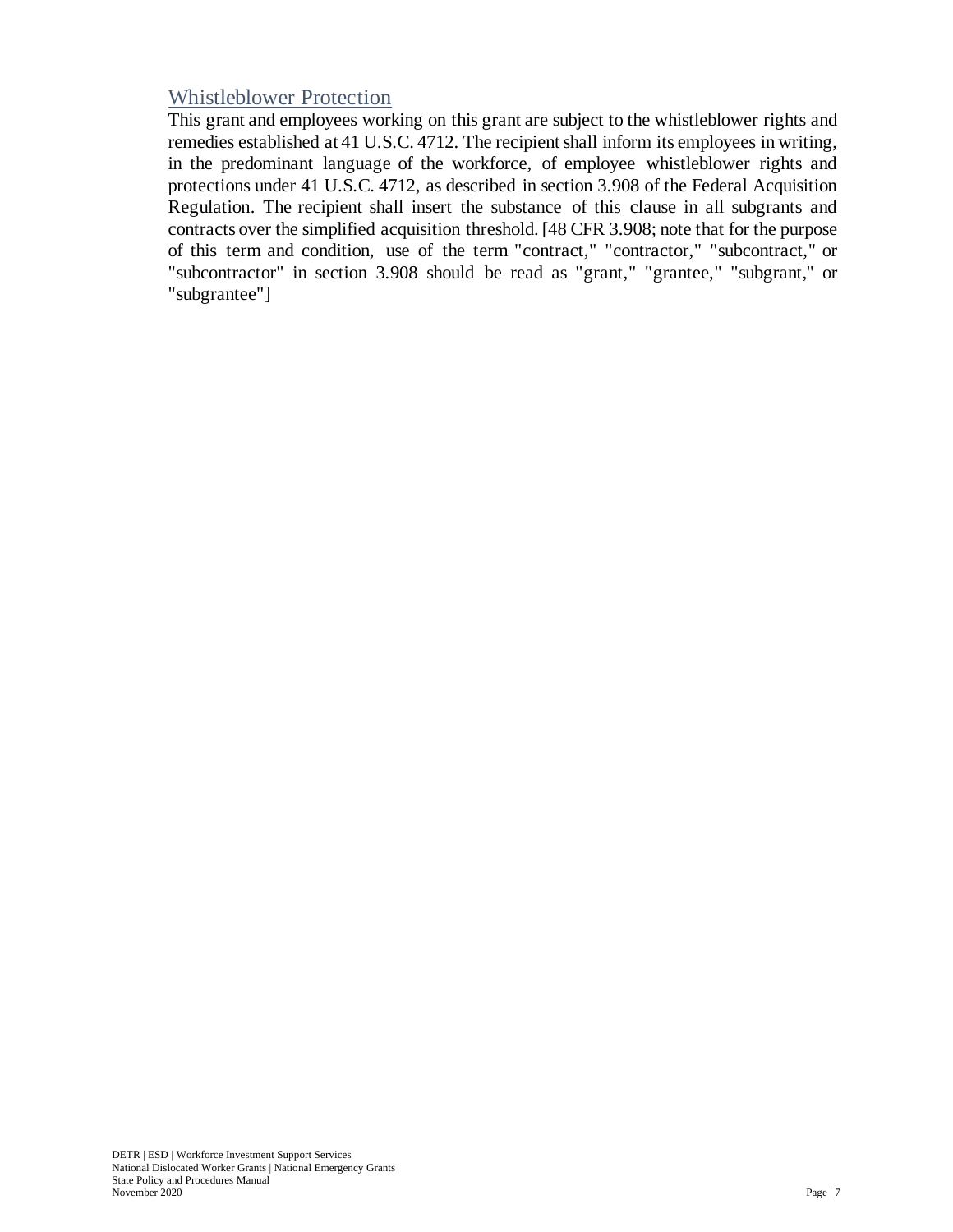# **SECTION TWO**

# <span id="page-10-1"></span><span id="page-10-0"></span>**I. Disaster Recovery Dislocated Worker Grant (NDWG)**

Disaster Recovery NDWG funds may be used to provide employment and training services to dislocated workers and other eligible individuals. NDWG funds may also be used to provide disaster-relief and humanitarian-assistance employment in disaster-declared areas, as well as employment and training services for such employment as appropriate. [20 CFR 687.110(b)]

#### <span id="page-10-2"></span>Participant Eligibility

Pursuant to 20 CFR 687.170(b) an individual eligible to receive services through a Disaster Recovery NDWG must be:

- a worker who is temporarily or permanently laid off as a consequence of the disaster;
- a dislocated worker, as defined in WIOA Section 3(15);
- a long-term unemployed worker (defined as an unemployed individual who has been out of work for 27 weeks or more); or
- a self-employed individual who became unemployed or significantly underemployed as a result of the disaster or emergency. Examples of an underemployed [20 CFR 684.130] individual include, but are not limited to, the following:
	- An individual employed less than full time who is seeking full-time employment;
	- An individual who is employed in a position that is inadequate with respect to his or her skills and training;
	- An individual who is employed but meets the definition of a low-income individual, as outlined in WIOA Section 3(36); or
	- An individual who is employed but whose current job earnings are well below the level of earnings from his or her previous employment.

USDOL has indicated that self-attestation is acceptable for an initial temporary eligibility period for affected individuals; especially during the period in which local One-Stop offices are closed to the public. Within 30 days of the initial determination, documentation must be collected from the participant to validate eligibility. Refer to [State Compliance](https://owinn.nv.gov/GWDB/Policies/WIOA-StateCompliancePolices/)  [Policy 1.6](https://owinn.nv.gov/GWDB/Policies/WIOA-StateCompliancePolices/) (Adult & Dislocated Worker) and [2.1](https://owinn.nv.gov/GWDB/Policies/WIOA-StateCompliancePolices/) (Youth) as a guide for determining acceptable documentation to validate eligibility.

### <span id="page-10-3"></span>Priority Employment Positions

As outlined in the Statement of Work, WIOA Title I service providers will place participants in 26 disaster-recovery employment opportunities for a period not to exceed 2,080 hours over a 12-month period. Individuals may work intermittently and may also be cycled in and out of this program. Wages for these positions are expected to be between \$10-15 per hour. The disaster-recovery employment opportunities created are to support humanitarian assistance needs.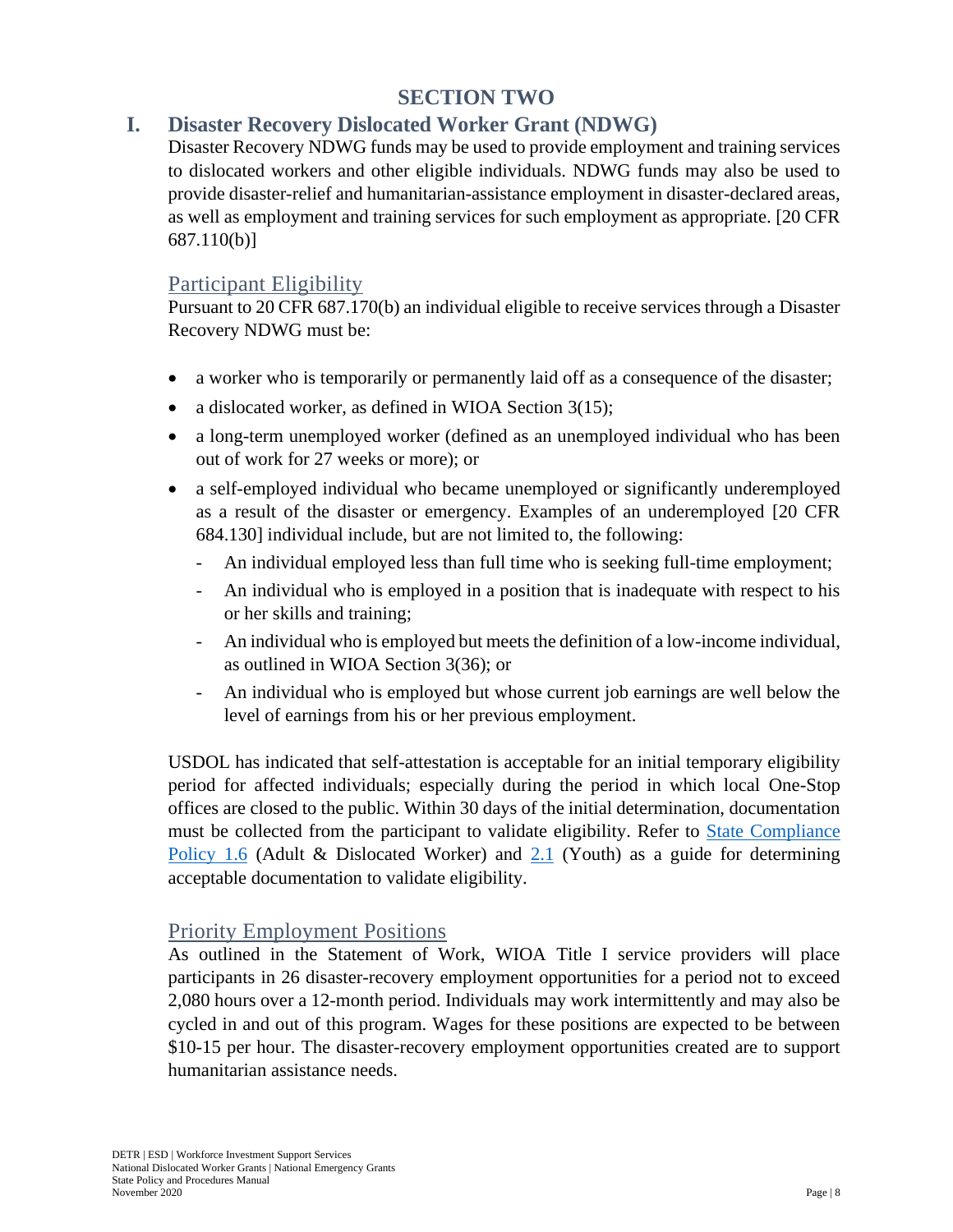Due to Governor Sisolak's [Declaration of Emergency Directive 010 –](https://gov.nv.gov/News/Emergency_Orders/2020/2020-03-31_-_COVID-19_Declaration_of_Emergency_Directive_010_-_Stay_at_Home_Order_(Attachments)/) Stay at Home Order, non-essential businesses closed and Nevada's JobConnect offices, the state's One-Stop and American Job Centers were correspondingly closed to the public to maintain safety measures. When Directive 010 is lifted, the offices and centers will need to be sanitized prior to opening and will require regular cleaning and sanitation throughout the normal business day to ensure a safe environment for both staff and the public. These offices and centers will require temporary disaster relief workers to sanitize and clean these offices throughout normal operating hours.

Social Service agencies throughout the state are stretched beyond their capacity and resources due to COVID-19 pandemic response efforts. As thousands of individuals have been laid off, there is an immediate increased labor force need for agencies who provide essential resources and assistance with requisite basic needs (e.g., food, shelter and clothing) to deploy these much-needed humanitarian services.

Nevada LWDBs have determined work sites and locations by working with local governments, elected officials, health districts, and other state agencies to evaluate and determine a need for additional resources. Participants will be identified and assigned to worksites based on financial need for employment, work-site specific tasks, and the participant's associated skills. Participants will be managed by positions in the grant budget, and the need for continued services at the work site will be determined by feedback from the work site, social distancing guidelines, and other appropriate information.

**Disaster Relief Employment** – Disaster Recovery NDWGs provide funding for the creation of disaster relief employment, which is temporary employment of eligible individuals for the purposes. Applicants must demonstrate that disaster-relief employment created under a Disaster Recovery NDWG aligns with the following categories [WIOA Sec.170(b)(1)(B); (d)] [20 CFR 687.180(b); (c)1.]:

- 1. Clean-up and recovery efforts including demolition, repair, renovation and reconstruction of damaged and destroyed structures, facilities and lands located within the disaster area and in offshore areas related to the emergency or disaster; or,
- 2. Employment related to the delivery of appropriate humanitarian assistance in the immediate aftermath of the disaster or emergency; more information on humanitarian assistance is provided below.

**To be eligible for funding, all Disaster Recovery NDWG applicants' disaster-relief employment in response to the federally declared disaster event, except in the exceptions described below**. WISS encourages LWDBs to propose co-enrolling participants in disaster-relief employment and/or employment and training activities and to provide supportive services as applicable. WISS also encourages LWDBs to co-enroll and provide supportive services regardless of whether doing so was explicitly addressed in the application. Individual enrollment in temporary employment is limited to 12 months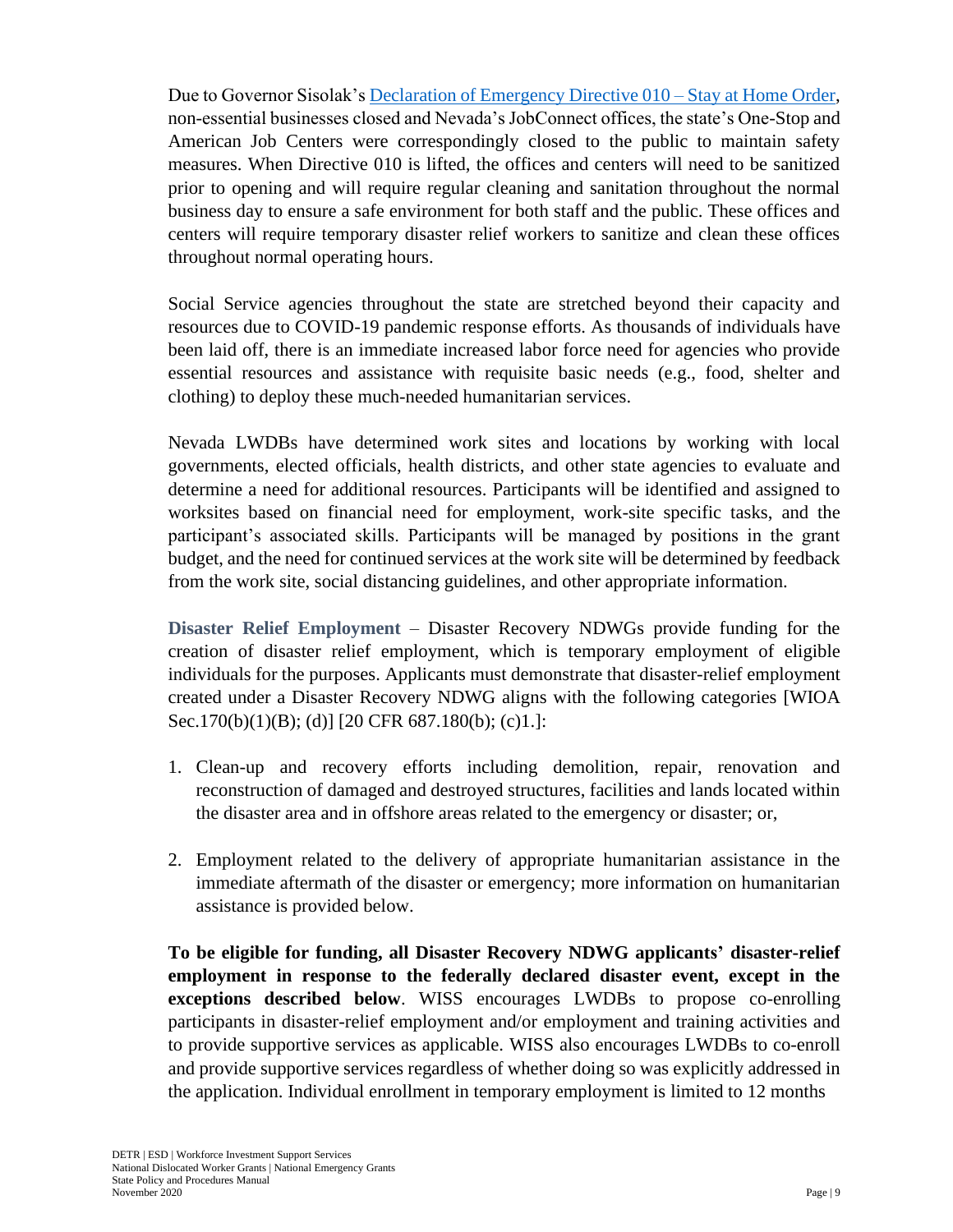(or 2,080 hours) unless the grantee requests an extension of up to an additional 12 months through a grant modification.

Not all participants in a Disaster Recovery NDWG project must participate in disasterrelief employment. LWDBs may provide employment and training activities to participants not in disaster-relief employment. In summary, LWDBs may enroll Disaster Recovery NDWG participants in:

- Disaster-relief employment only;
- Employment and training activities only; or
- Both disaster-relief employment and employment and training activities.

These activities may occur concurrently, or one may occur prior to the other. Grantees must assess and determine the specific needs of each individual participant and enroll them in disaster-relief employment, employment and training services, or both, in a manner that is most likely to result in successful outcomes. As a general goal, LWDBs should design and provide employment and training activities aimed at allowing participants to obtain unsubsidized, sustainable employment following the conclusion of grant-supported activities.

**Employment and Training Services** – NDWG projects provide employment and training services to dislocated workers and other eligible participants following a qualifying disaster or emergency. NDWG funds may provide employment and training services regardless of an individual's participation in disaster relief employment.

**Supportive Services** – Supportive services are allowable when they are needed to enable individuals to participate in disaster relief employment and employment and training services and when supportive services cannot be obtained through other programs. Supportive service policies for a disaster project must align with the State of Nevada State Compliance Policy; any supportive services provided must be consistent with WIOA. [SCP 1.15; SCP 2.5]

# <span id="page-12-0"></span>Cost per Participant

LWDBs are expected to monitor the average cost per participant throughout the project's lifecycle and address this cost in the budget narrative when submitting modification requests for budget realignments or for additional funding. Proposed budgets exceeding a cost per participant of \$20,000 must include a justification and be approved by WISS and the DOL-ETA Grant Officer. The Grant Officer will review such requests on a case-bycase basis as part of the modification request, particularly after the project has a chance to get established and is in full operation. *The initial award does not constitute a per participant approval above \$20,000 per participant.*

Cost per participant equals the total award divided by the number of planned grant participants. This metric accounts for all proposed grant costs across total projected enrollments (including applicable costs for grant administration, employment and training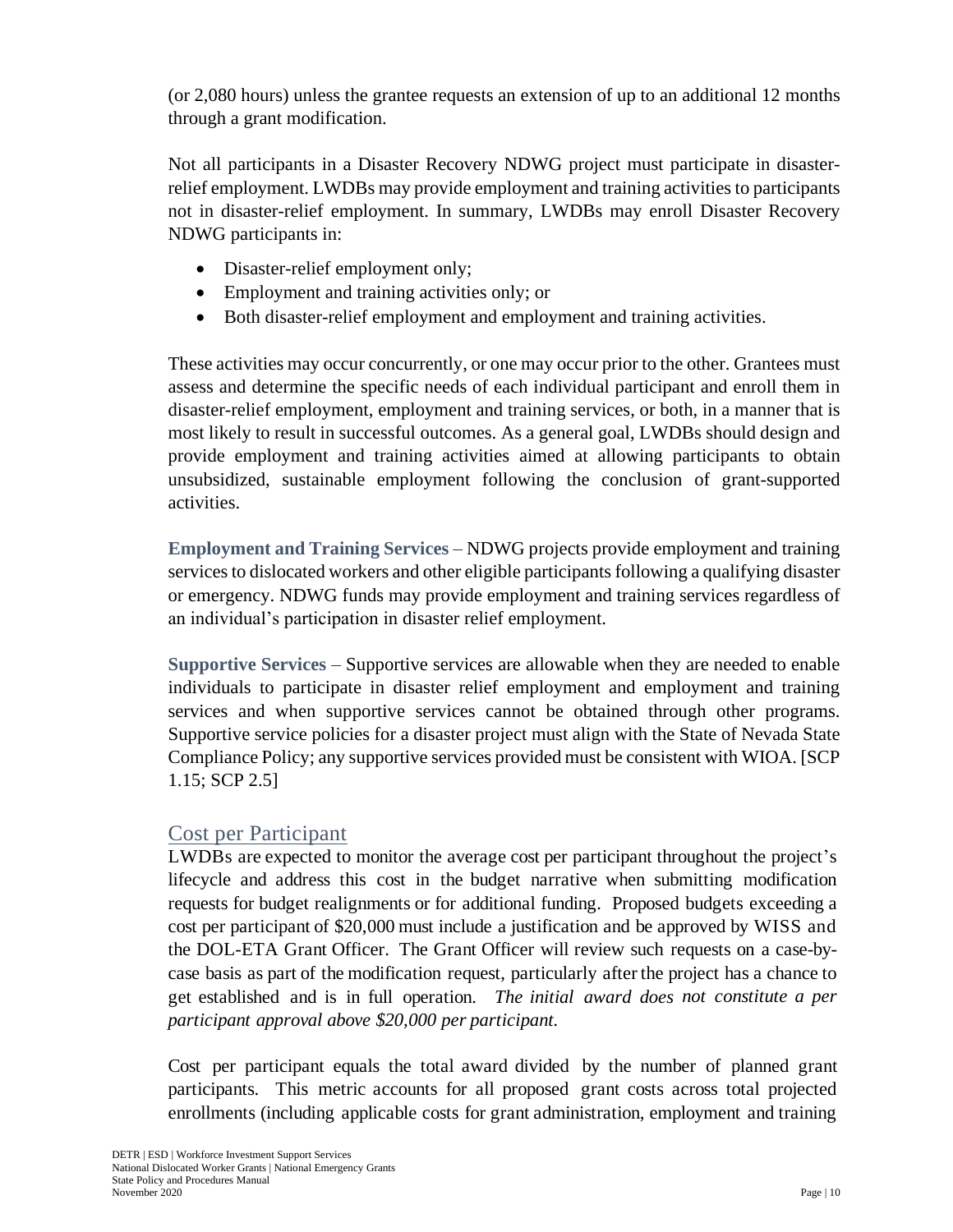services, disaster- relief wages and fringe benefits, supportive services, etc.). However, it is possible (and allowable) that recipients could bill more than \$20,000 to the Disaster Recovery NDWG for a single participant, depending upon the work performed and the length of their disaster relief employment. Participants employed in disaster-relief jobs must be paid the higher of the Federal, state, or local minimum wage, or the comparable rates of pay for other individuals employed in similar occupations by the same employer. Participants shall be compensated at the same rates, including periodic increases, as employees who are similarly situated in comparable occupations by the same employer and who have similar training, experience, and skills, and such ratesshall be in accordance with applicable law, but in no event less than the higher of the rate specified in the Fair Labor Standards Act of 1938 or the applicable State or local minimum wage law. Fringe benefits should be paid in accordance with the policies of the employer of record. [WIOA Sec. 181(a)(1)(A)] [Fair Labor Standards Act of 1938, 29 USC 206(a)(1), Section 6(a)(1)] [NRS 608.250] [NAC 608.108]

#### <span id="page-13-0"></span>Allowable Activities under Disaster Recovery NDWG

NDWG activities are intended to provide a fully integrated, demand-driven response to the needs of individuals affected by the COVID-19 pandemic response. Allowable activities include all employment and training activities normally available to dislocated workers.

# *Descriptions of Allowable Activities*

**Disaster Relief Employment**—Disaster Recovery NDWG provides funding for the creation of disaster-relief employment, which is temporary employment of eligible individuals for the purposes described in WIOA  $170(b)(1)(B)$  and (d), as well as 20 CFR 687.180(b) and (c). Applicants must demonstrate that disaster-relief employment created under a Disaster Recovery NDWG aligns with the following two categories:

- Cleanup and recovery efforts—For the COVID-19 pandemic, WIOA requires that cleanup activities respond to the impacts of the disaster. While these efforts are typically associated with the aftermath of tornadoes, fires, and floods, some cleanup activities are relevant to the coronavirus response. For example, cleanup activities may include cleaning schools or sanitizing quarantine and treatment areas after their use.
- If research determines that the COVID-19 virus is more likely to spread under certain physical conditions, Disaster Recovery NDWG funds can be used to help remedy these conditions. By law, disaster-relief employment activities may include only those that respond to or mitigate the impact of the disaster; WISS and LWDBs may not use NDWG-funded disaster-relief employees to perform work aimed at preventing future disasters. Preventive measures such as setting up quarantines and cleaning buildings are mitigation activities because they prevent the further spread of the virus.
- Employment related to the delivery of appropriate humanitarian assistance in the immediate aftermath of the disaster or emergency—WIOA's allowance for disaster relief employment to provide humanitarian assistance provides the greatest range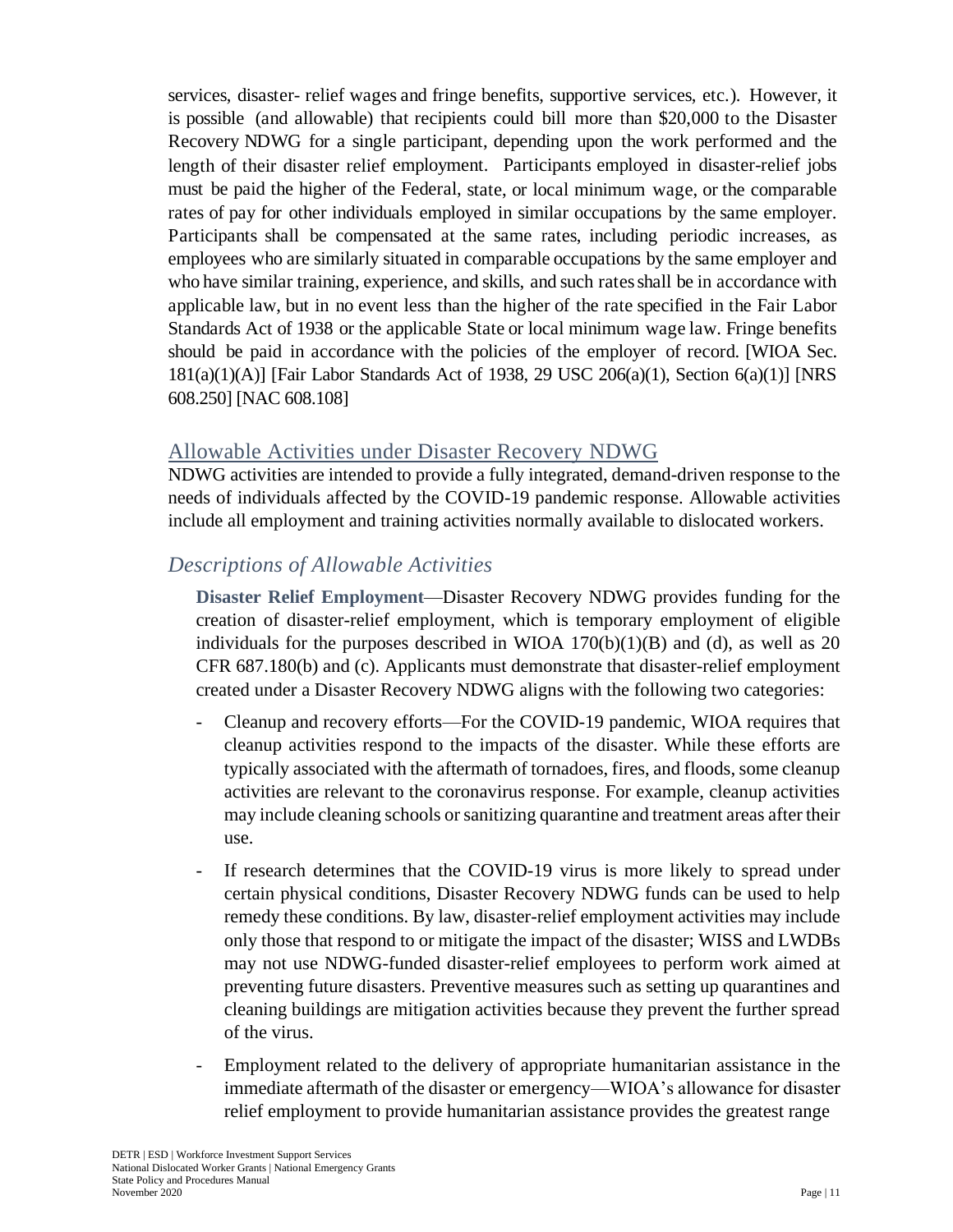of potential disaster-relief employment activities. Disaster-relief employees may help address many needs created by the pandemic response by participating in activities, such as the following:

- Delivering medicine, food, or other supplies to older individuals and other individuals with chronic medical disorders as well as observing appropriate training and precautions (i.e., the COVID-19 virus' infection has inflicted the most harm on these populations, and there may be a large need for such services that traditional volunteer organizations cannot support alone.);
- Helping set up quarantine areas and aiding quarantined individuals; or
- Organizing and coordinating recovery, quarantine, and other related activities.

**Employment and Training Services –** NDWG projects provide employment and training services to dislocated workers and other eligible participants following a qualifying disaster or emergency. NDWG funds may provide employment and training services regardless of an individual's participation in disaster relief employment.

**Supportive Services –** Supportive services are allowable when they are needed to enable individuals to participate in disaster relief employment, employment and training services, and when supportive services cannot be obtained through other programs.

### <span id="page-14-0"></span>General Policies: Disaster Recovery NDWGs

**Limit on Disaster Relief Employment Duration** – Participants in disaster-relief positions may be employed for a maximum of 12 months or 2,080 hours, whichever is longer. Grantees may submit a modification request to extend the period of employment for existing participants for up to an additional 12 months, and this modification request must justify the reason for extending participants' disaster-relief employment. If there remains humanitarian or clean-up needs after participants reach the limits on employment duration, the state should attempt to employ new eligible individuals to continue the work at hand rather than continue the employment or re-employment of participants that have reached 12 months or 2,080 hours of disaster-relief employment. [20 CFR 687.180(b)(1)]

While each disaster is different, the expectation is that most humanitarian assistance needs will resolve within 12 months of the disaster event, as disaster-affected communities rebuild, and their populations obtain permanent housing and no longer need assistance in obtaining food and clothing.

**Participant Wages** – The worksite employer that provides participants temporary disasterrelief employment under a Disaster Recovery NDWG is required to pay the higher of the Federal, state, or local minimum wage, or the comparable rates of pay for other individuals employed in similar occupations by the same employer. Participants must be compensated at the same rates, including periodic increases, as employees who are similarly situated in similar occupations by the same employer and who have similar training, experience, and skills. Additionally, such rates must be in accordance with applicable law but not less than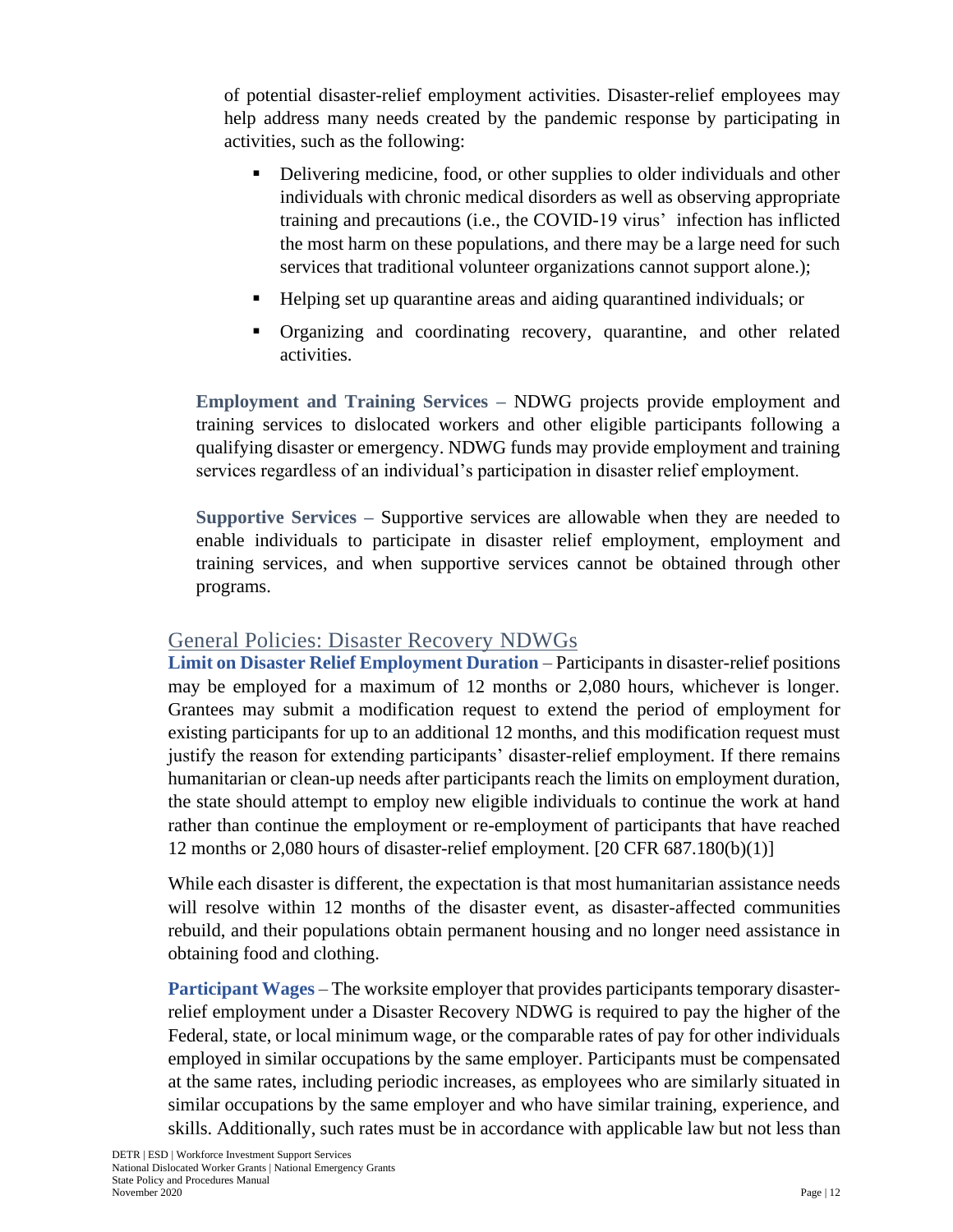the higher of the rate specified in the Fair Labor Standards Act or the applicable state or local minimum wage law. Where applicable, fringe benefits should be paid in accordance with the policies of the worksite employer. [WIOA Sec.  $181(a)(1)(A)$ ] [Fair Labor Standards Act of 1938 (29 U.S.C. 206(a)(1), Sec.6(a)(1)] [NRS 608.250]

The wages paid to temporary disaster-relief workers must be consistent with the wages of the supervising entity's other employees—permanent or temporary—performing the same or similar work.

LWDBs must allocate NDWG funding owed for wages of the temporary workers to only the chosen worksite employer for the Disaster Recovery NDWG project. There is no limitation on what type of entity may be a worksite employer.

**Worksite Selection and Work on Private Property–** Disaster-relief worksites must be located in the geographic disaster area covered by the qualifying declaration for the Disaster Recovery NDWG (a disaster or emergency declaration under the Stafford Act or other Federal agency's declaration of a disaster or emergency of national significance).

LWDBs must give the highest priority to clean-up of the disaster area's most severely damaged public facilities and to the cleanup and the provision of humanitarian assistance to economically disadvantaged areas within the disaster area. To the extent feasible, administering funds according to these priorities must be in coordination with any projects administered by emergency management agencies, as described below under "Coordination with Emergency Management Agencies."

Projects may perform work on private property only under these circumstances [\[TEGL 12-](https://wdr.doleta.gov/directives/attach/TEGL/TEGL_12-19_Attachment-1_Acc.pdf) [19, Attachment I\]](https://wdr.doleta.gov/directives/attach/TEGL/TEGL_12-19_Attachment-1_Acc.pdf):

- The work must be intended to remove health and safety hazards to the larger community or to address or alleviate specific economic or employment-related impacts of the disaster, such as clean-up work needed for disaster-affected employers to resume operation.
- The activities necessary to remove health and safety hazards on private lands or around homes or other structures may only return the land or structure(s) to a safe and habitable level, and not improve the original land or structure(s).
- The project prioritizes service to older individuals and individuals with disabilities.
- Grantees must not use Disaster Recovery NDWG funds to cover the cost of materials to do repairs.

Prior approval of the grant officer is required before any disaster-relief employment work on private property.

**Humanitarian Assistance –** Humanitarian assistance generally includes actions designed to save lives, alleviate suffering, and maintain human dignity in the immediate aftermath of disasters. This assistance includes activities such as the provision of food, clothing, and shelter. The humanitarian assistance provided by disaster-relief workers must relate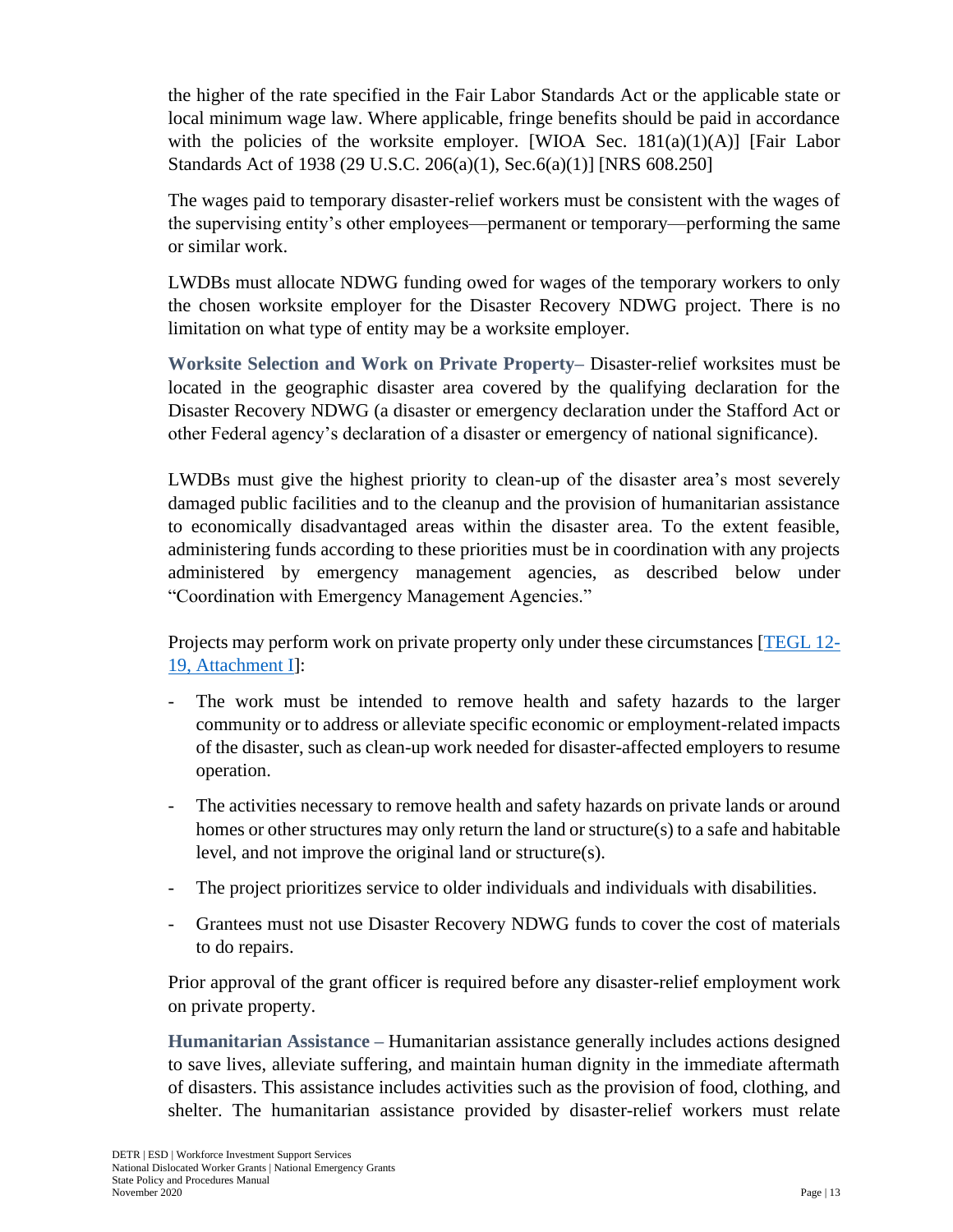directly to the immediate response to the NDWG disaster situation. (Nevada COVID-19 Disaster Recovery NDWG).

NDWG-funded disaster-relief workers must only provide humanitarian assistance appropriate under a Disaster Recovery NDWG, focusing specifically on responding to the immediate impacts of a disaster, as declared by the Federal agency with jurisdiction over the Federal response. Humanitarian assistance that solely focuses on prevention and planning of future disaster events is not an allowable activity under a Disaster Recovery NDWG. Per guidance from DOL, WISS can only allow activities for future events and only if these activities are incidental to responding to the humanitarian assistance needs created by the disaster.

**Mitigation** – Generally, disaster relief employment under Disaster Recovery NDWGs will not be authorized for activities that are designed to mitigate future disasters. NDWG activities may be allowed if they help mitigate the ongoing effects of the disaster and prevent future disaster. In the instance of preventing a future disaster, the activities are part of a temporary employment initiatives to clean up or provide humanitarian assistance to victims of the disaster or emergency that served as the grant's qualifying event. NDWG funds may support mitigation work only within the requirements of WIOA Section 170(d)(1) for disaster relief employment.

**Coordination with Emergency Management Agencies –** LWDBs must coordinate activities funded under Disaster Recovery NDWG with the appropriate organizations, including state emergency management agencies, to avoid duplication of efforts. Coordination should also ensure that its activities appropriately respond to the affected community's needs after a disaster. WISS can assist LWDBs in coordinating with Federal agencies handling the Federal response to the disaster or emergency, either through direct contact or contact with state agencies coordinating with these Federal agencies.

LWDBs must have a plan in place to recover WIOA funds expended for activities or services for which other funds become available. Examples include, but are not limited to, activities/resources provided by FEMA or other Federal agencies; public or private insurance; and construction workers employed by private for-profit firms whose employment is covered by other available resources.

**Health and Safety Standards** – In all NDWG projects, LWDBs must ensure that project participants follow the same health and safety standards established under Federal and state law applicable to working conditions of permanent employees. To the extent that state workers' compensation law applies, workers' compensation shall be provided to project participants on the same basis as individuals in similar employment. In cases in which a project participant is not covered under a state workers' compensation law, the project participant must be provided with adequate on-site medical and accident insurance for work-related activities. LWDBs must also ensure that project participants receive appropriate safety training in accordance with the Occupational Safety and Health Act (OSHA) of 1970 and assure safe working conditions. [WIOA Sec. 181(b)(4)]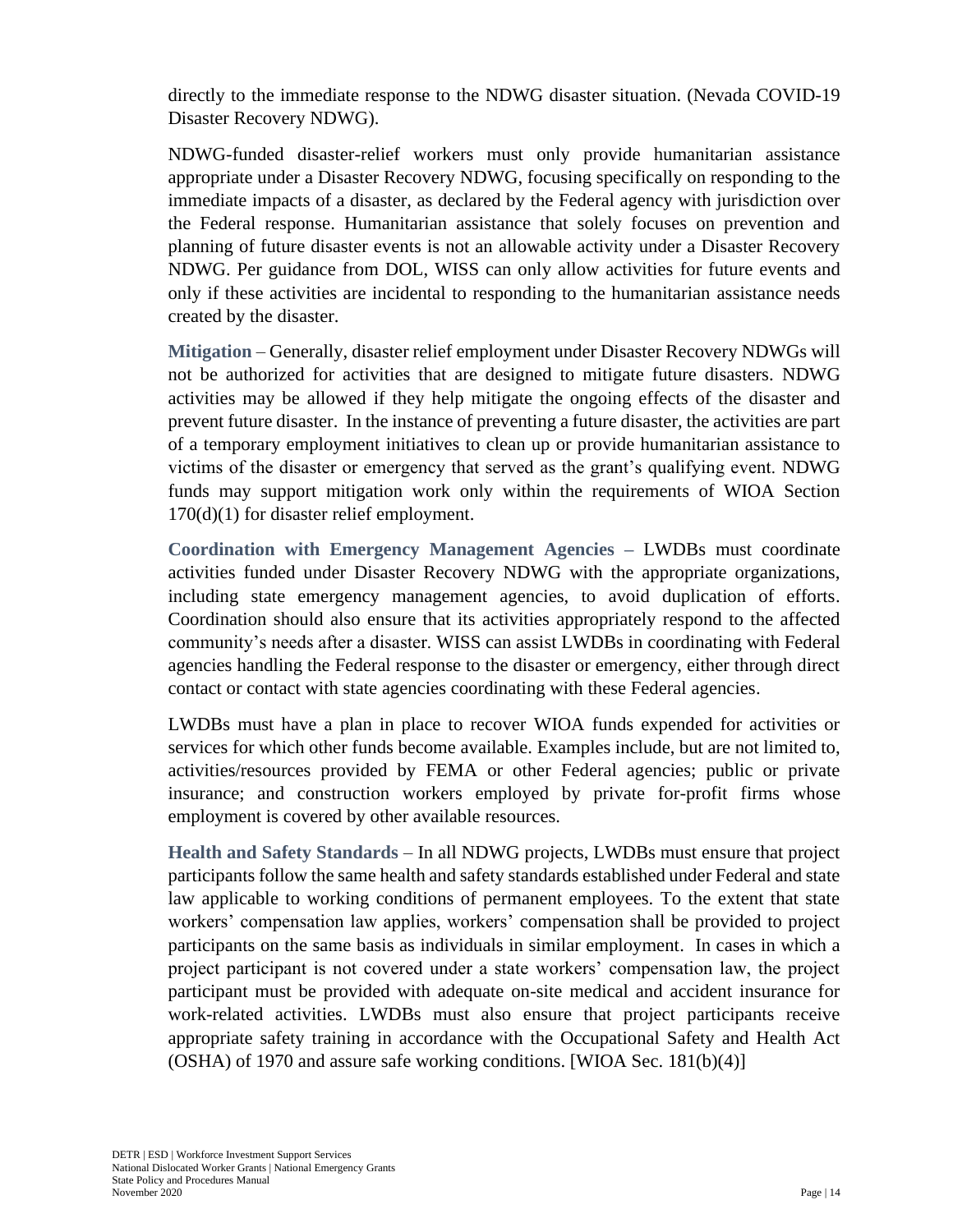# <span id="page-17-0"></span>**II. Employment Recovery Dislocated Worker Grant (NDWG)**

The Employment Recovery NDWG provides resources to the State to respond to the pandemic's major economic dislocations, such as large, unexpected layoffs that causes significant job losses. The State has demonstrated a need for additional funds to provide employment and training assistance to workers affected by a major economic dislocation, such as plant closures and mass layoffs; this can also include closures and realignments of military installations. Employment Recovery provides employment and training assistance to dislocated workers and other eligible participants in the following scenarios under 20 CFR 687.110(a):

# <span id="page-17-1"></span>Qualifying Layoff Events

The following dislocation scenarios could qualify for Employment Recovery NDWGs under 20 CFR 687.110(a).

- Mass Layoff or Plant Closure Layoffs or plant closures affecting 50 or more workers from one employer within the service area of the applicant may qualify for Mass Layoff or Plant Closure Employment Recovery NDWGs. An applicant may include smaller layoffs at other companies in the area if the primary layoff caused or contributed to the smaller layoffs.
- **Industry-Wide Layoffs** Layoff events from multiple companies in the same industry, as determined by the two-digit code level in the North American Industrial Classification System (NAICS), may qualify for Industry-Wide Employment Recovery NDWGs. Additional layoffs affecting fewer than 50 workers may be included in an industry-wide NDWG application when there is at least one company with a layoff affecting 50 or more workers included in the application, and the additional companies are in the same NAICS two-digit code level.
- **Community Impact** Multiple small dislocations occurring over a period of up to 12 months that have significantly increased the number of unemployed individuals in a regional or local workforce area may qualify for a Community Impact Employment Recovery NDWG. Community impact grants typically serve rural areas where the employer base is predominantly smaller companies with fewer than 50 employees each, and where layoffs may not meet the definition of "mass layoffs" noted above.

### <span id="page-17-2"></span>Participant Eligibility

Per 20 CFR 687.170(a), an individual eligible to receive services through an Employment Recovery NDWG must be:

- 1. A dislocated worker as defined in WIOA Section 3(15);
- 2. A civilian employee of the Department of Defense or the Department of Energy employed at a military installation that is being closed, or that will undergo realignment, with the next 24 months after the date of the determined eligibility;
- 3. An individual who is employed in a mon-managerial position with a Department of Defense contractor, who is determined by the Secretary of Defense to be at risk of termination from employment as a result of reduction in defense expenditures, and whose employer is converting operations from defense to nondefense applications in order to prevent worker layoffs; or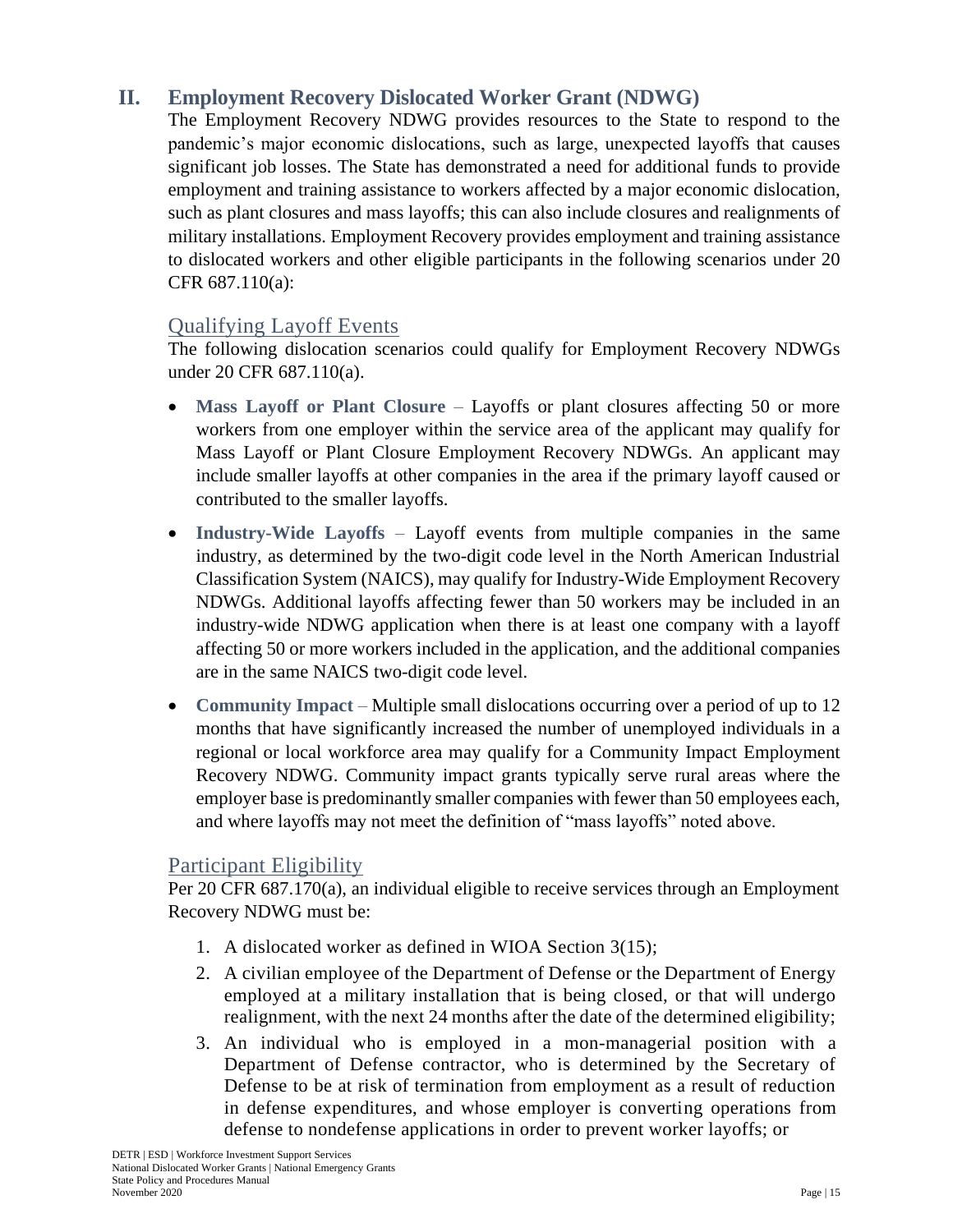- 4. A member of the Armed Forces who:
	- a. Was on active duty or full-time National Guard duty;
	- b. Is involuntarily separated from active duty or full-time National Guard duty (as defined in section 1141 of title 10, United States Code); or is separated from active duty or full-time duty National Guard duty pursuant to a special separation benefits program under 10 U.S.C 1174a, or the voluntary separation incentive program under 1175 of that title;
	- c. Is not entitled to retired or retained pay incident to the separation described in Subclause b above; and
	- d. Applies for employment and training assistance within 180 days of that separation.

Where these laws and policies do not conflict with WIOA, established State Compliance Policies set by Nevada Governor's Office of Workforce Innovation (OWINN) and Nevada's Department of Employment, Training and Rehabilitation (DETR) will further determine which individuals are eligible participants for NDWG supported services. However, precedence for participation is encouraged to those individuals directly affected by the layoff(s) as identified in the NDWG Statement of Work (SOW).

#### *Co-Enrollment with Trade Adjustment Assistance (TAA)*

A separate NDWG application to cover trade-affected workers is no longer required by USDOL; instead, trade affected workers may be served under Employment Recovery NDWGs as applicable. WISS strongly encourages co-enrollment with appropriate programs for eligible individuals, including those who are trade-affected.

Employment Recovery NDWGs may provide NDWG participants who are trade-affected with allowable services that are not otherwise provided by the TAA Program. Generally, the TAA Program provides employment and case management services, training, income support, and job search and relocation allowances for eligible adversely affected workers and employment and case management services and training for eligible adversely affected incumbent workers.

The Trade Act, as amended, contains provisions allowing the costs of a training program approved under the Act to be paid by TAA funds or from other sources but does not allow duplication of payment for training. Under certain circumstances, the costs of training may be shared across TAA and DW formula or NDWG programs. However, TAA funds may not be used to reimburse training costs incurred, and TAA funds cannot be utilized before a participant is determined eligible for TAA. Additionally, the TAA Governor-Secretary Agreement, Section D, requires that the TAA Program will be the primary source of assistance to trade-affected workers. To the extent trade-affected workers require assistance or services not authorized under the TAA Program, or for which TAA Program funds are unavailable or insufficient (including for required employment and case management services), the state will make such assistance available through the American Job Center network. This provision includes services provided by NDWGs. [Trade Adjustment Assistance Act, Sec. 236 and 239]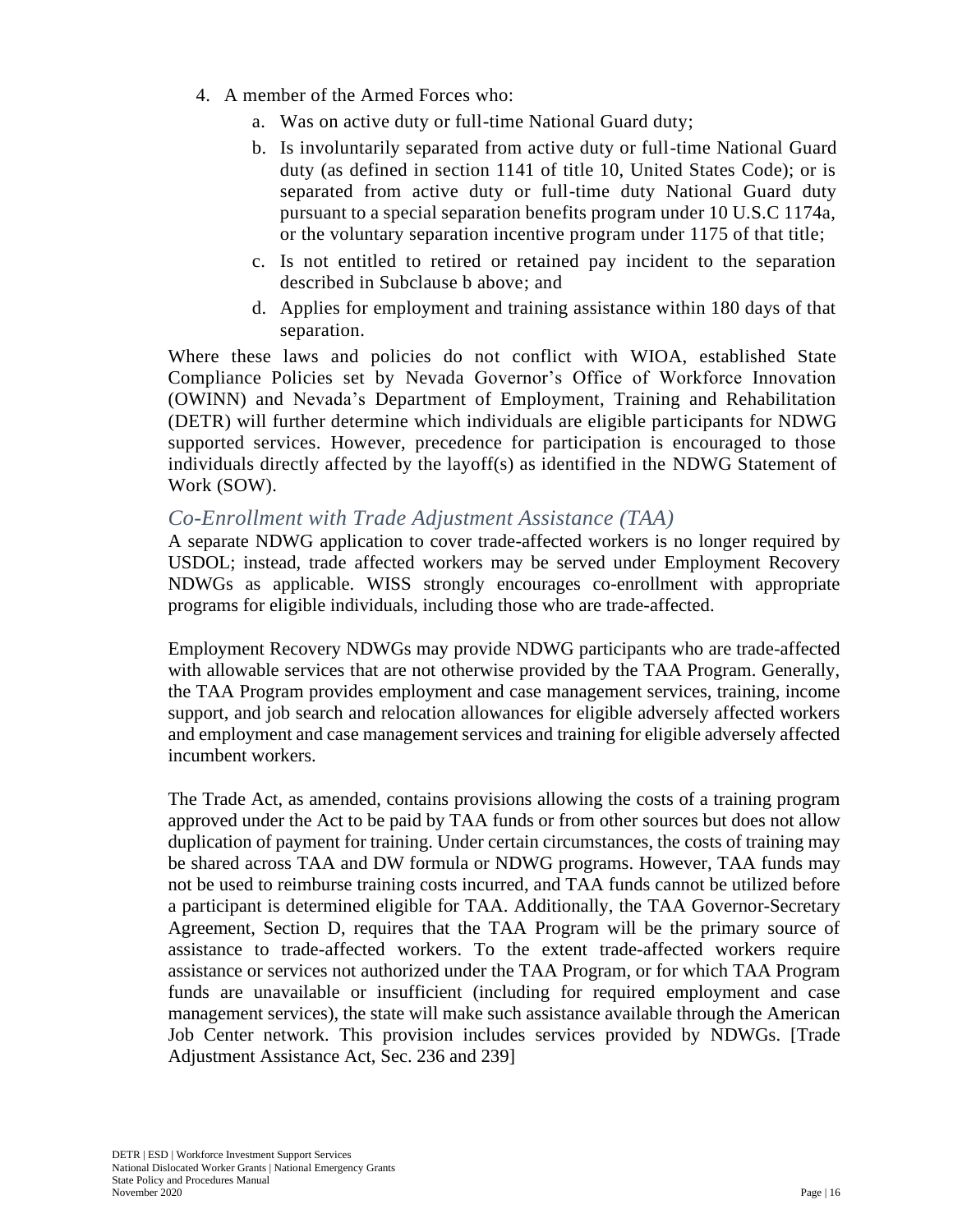Trade-affected workers may receive NDWG-funded training if their required training is not covered by the TAA Program.

#### <span id="page-19-0"></span>Priority Employment Positions

The Employment Recovery NDWG funding will support a variety of occupational skills training activities for dislocated workers for in-demand occupations that have been directly impacted due to COVID-19.

This funding will also be utilized to provided occupational skills training and on-the-job training (OJT) to upskill dislocated workers with in-demand occupational skills and certifications. This will positively impact the significant immediate employment need for in-demand jobs in Nevada due to the COVID-19 pandemic and resulting economic disaster. The focused occupations for upskilling dislocated workers with occupational skills training include, but are not limited to: community health worker (CHW); certified nursing assistant (CNA); registered nurse (RN); emergency medical technician (EMT); personal care attendant (PCA); phlebotomy technician; electrician; information technology occupations; heating ventilation, air conditioning (HVAC) technician; medical biller and coder; medical administrative assistant; electrocardiogram (EKG) technician; medical assistant; Class A and B commercial truck driver; and warehouse/logistics associate.

#### <span id="page-19-1"></span>Allowable Activities under NDWG

Employment and Training Assistance. For Employment Recovery NDWGs, the term "employment and training assistance" includes career services, training services, and supportive services, as described below:

**Career Services –** Career services are described in WIOA Section 134(c)(2); 20 CFR Part 680; and TEGL 16-16 Section C. These include several services and activities to help support dislocated workers in making informed decisions based on local and regional economic demand for the purpose of achieving reemployment and education goals. These include, but are not limited to outreach, intake, labor exchange services, initial and comprehensive assessments, development of an individual employment plan, and referrals. Career services has provisions for labor market information, eligible training providers, and on the availability of supportive services.

**Training Services –** As described in WIOA Section 134(c)(3)(D), training services are allowable under Economic Recovery NDWGs and may include: occupational training, on-the-job training (including apprenticeships), entrepreneurial training, and customized training. NDWG funds may be used to reimburse up to 50 percent of the wage rate for on-the-job training or up to the reimbursement percentage the Governor or local board has approved for on-the-job training for WIOA formula programs according to the criteria outlined in WIOA Section  $134(c)(3)(H)$  and 20 CFR 680.730. The use of NDWG funds for training is subject to the limitations or requirements as applicable to the WIOA Dislocated Worker formula program. [20 CFR 680] [TEGL 19-16] [ SCP1.14; SCP 2.6]

**Supportive Services –** Supportive services are allowable when they are needed to enable individuals to participate in disaster-relief employment and employment and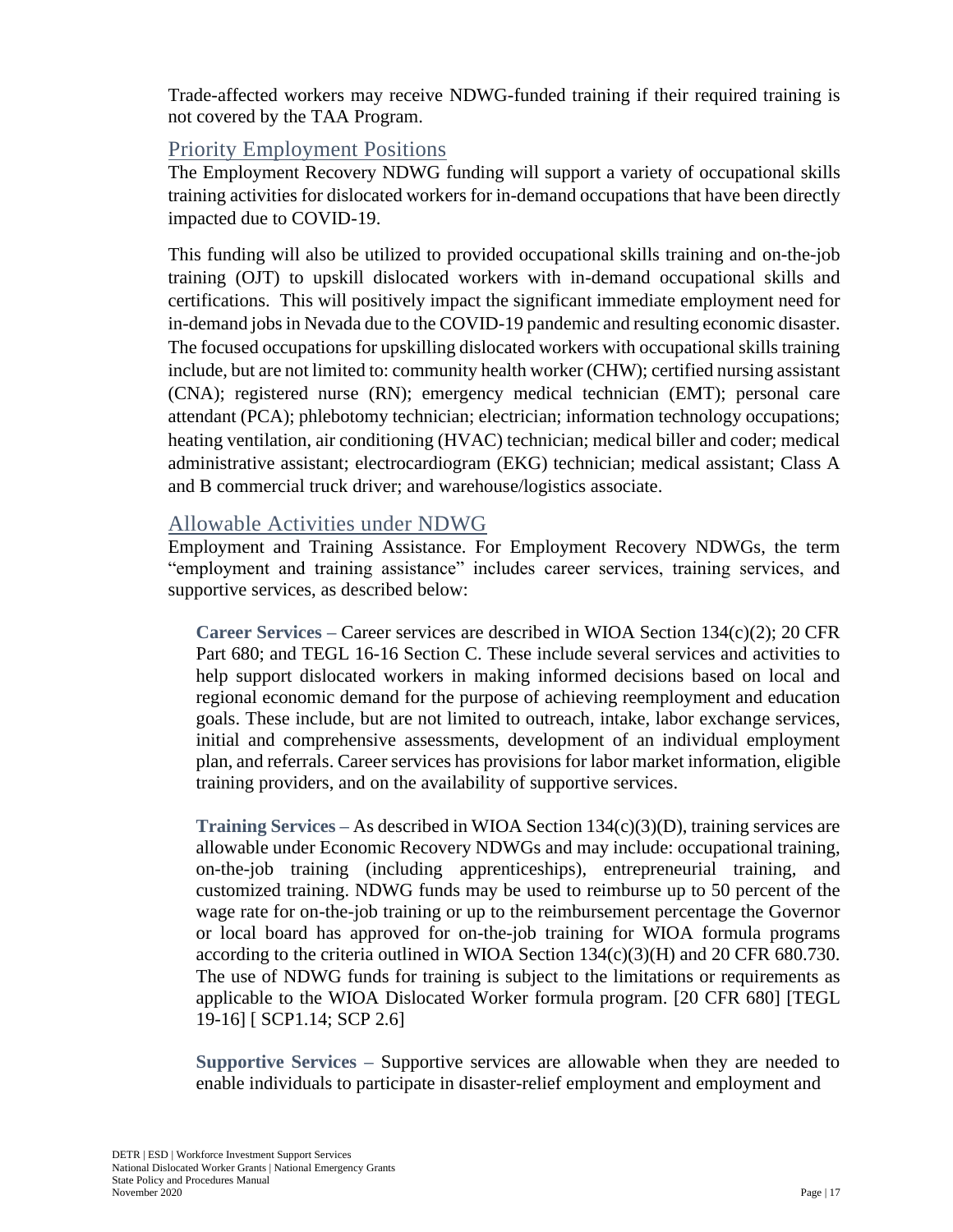training services and when supportive services cannot be obtained through other programs. Supportive service policies for a disaster project must align with the Nevada State Compliance Policy and Local Workforce Development Board policies; any supportive services provided must be consistent with WIOA. [SCP1.15; SCP 2.5]

**Needs-Related Payments (NRPs)** – NRPs are a category of Supportive Services. As defined in WIOA Section 134(d)(3), NRPs are allowable for NDWG participants who are unemployed and do not qualify for (or have ceased to qualify for) unemployment compensation to enable them to participate in training services. NRPs offered under a NDWG must adhere to Nevada State Compliance Policy and Local Workforce Development Board policies and procedures in place for all participants. Policies and procedures may not be specifically created for NDWG participants. Applicants who plan to offer NRPs to NDWG participants must include a copy of the applicable NRP policies as part of the grant submission. [SCP 1.15; SCP 2.5]

If the dislocated worker has ceased to qualify for unemployment compensation, they are still eligible for NRPs if they meet the 13-week deadline for enrollment in training requirement. [WIOA Sec. 134(d)(3)(B)] [20 CFR 680.950]

#### <span id="page-20-0"></span>Adding Employers

If a WISS and/or LWDBs want to add employers to a NDWG project not included in the initial grant award, the grantee should submit a grant modification request within the same program year in which the grant award was made. If the addition of new employers' results in a change in scope to the NDWG project, such additions may be prohibited by Federal appropriations law. Grantees must administer NDWG projects for the original purpose under which the funds were awarded.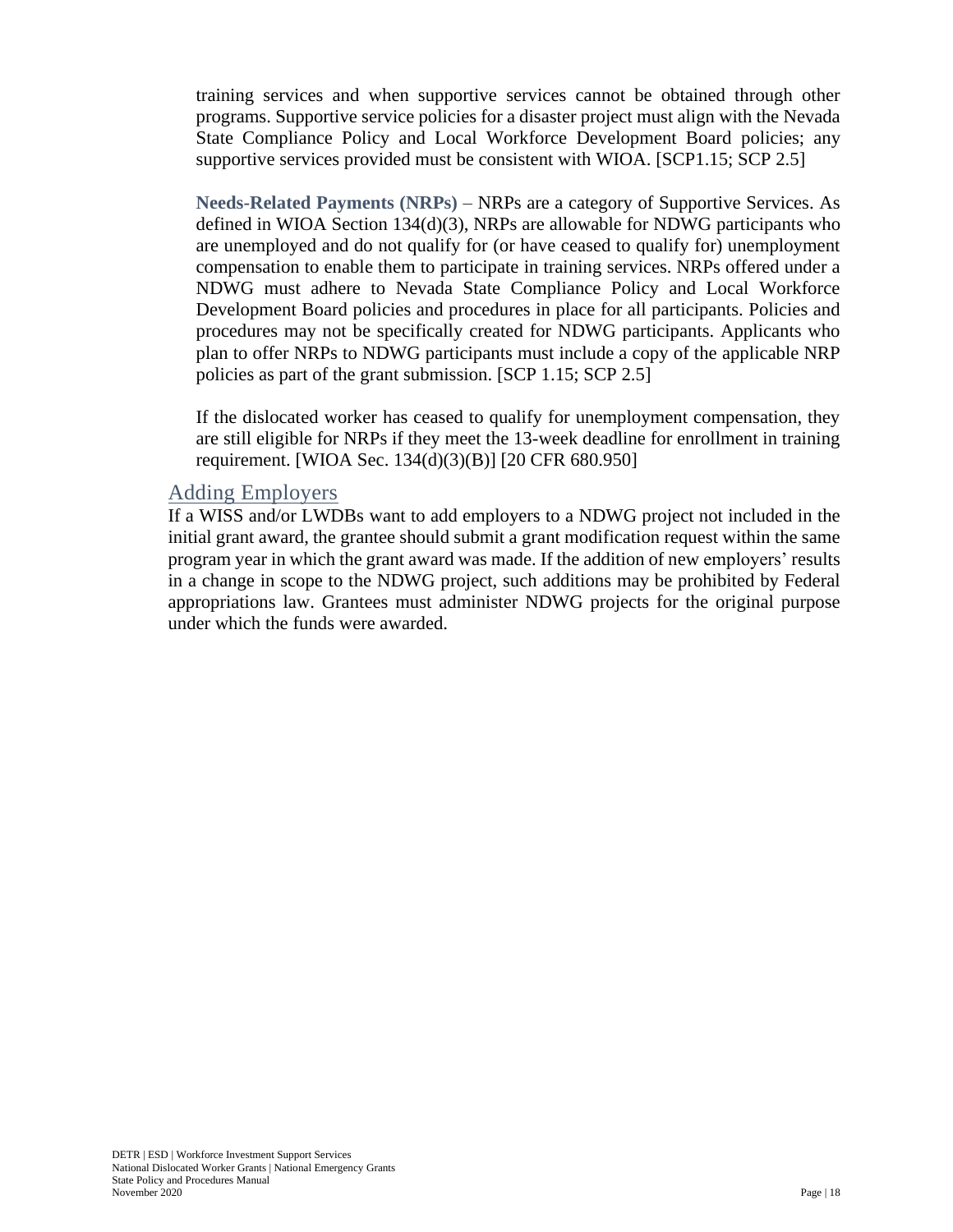# **SECTION THREE**

### <span id="page-21-1"></span><span id="page-21-0"></span>**I. EmployNV Data Entry for National Dislocated Worker Grant**

Workforce Investment Support Services (WISS) office implemented enhancements to the Management Information System (MIS) EmployNV, to allow tracking and reporting of NDWG participation.

Participants who receive support services under this NDWG must be recorded in EmployNV. Participants may be served in their workforce area of origin or in the workforce area to which they quarantined. Both Disaster Recovery and Employment Recovery grants are available to both LWDBs, and all WIOA services are allowable, as applicable.

#### <span id="page-21-2"></span>**II. Reporting Requirements**

All ETA recipients are required to submit quarterly financial and narrative progress reports for each grant award, no later than 45 days after the end of each calendar year quarter.

• **Quarterly Financial Reports –**WISS is required to report quarterly financial data on the ETA-9130 Form. ETA-9130 reports are due no later than 45 calendar days after the end of each specified reporting quarter. Reporting quarter end dates are March 31, June 30, September 30, and December 31. A final financial report must be submitted no later than 90 calendar days after the grant period of performance ends. A closeout report will be submitted during the closeout process.

#### • **Quarterly Performance Reports**

Reporting Resources: WISS must submit Quarterly Performance (QPR) and Quarterly Narrative Reports (QNR). In accordance with Training and Employment Guidance Letter, "Aligning Performance Accountability Reporting, Definitions, and Policies Across Workforce Employment and Training Programs Administered by the U.S. Department of Labor (DOL)". [TEGL 14-18, attachment 6]

*LWDBs will be required to submit quarterly performance reports. LWDBs quarterly reports are due thirty (30) days after the end of each the quarter. WISS will have fifteen (15) days to review and submit the combined quarterly reports from both LDWBs into the Workforce Integrated Performance System (WIPS). Refer to the NDWG Quarter Performance Report form for additional instructions.*

Reporting System**:** WISS must submit performance reports through the Workforce Integrated Performance System (WIPS).

Required Reports **–** The required reports for all NDWG grantees (WISS) are: Quarterly Performance Report (ETA 9173) – The NDWG Quarterly Performance Report (QPR) is generated from grantee's submission of individual participant record files. Grantees must certify a 9173 QPR each quarter. This report captures participant characteristics, services, and outcomes according to the Participant Individual Record Layout (PIRL) layout: [https://doleta.gov/performance/pfdocs/ETA\\_9172\\_DOL\\_PIRL\\_1.18.81.pdf.](https://doleta.gov/performance/pfdocs/ETA_9172_DOL_PIRL_1.18.81.pdf)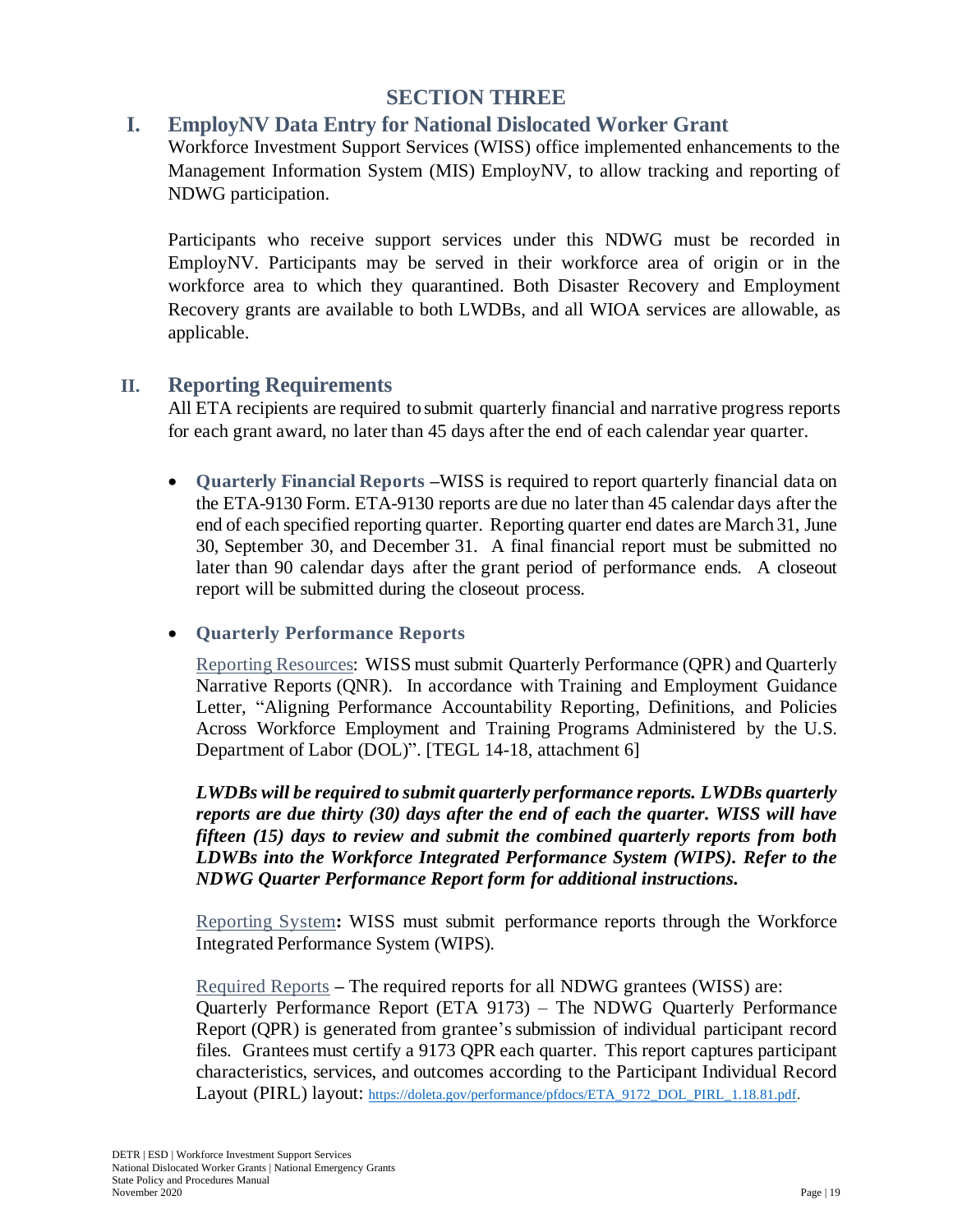Recipients submit the QPR by uploading their participant record file in WIPS. Note that on the file upload screen under Schema Name, NDWG recipients must select "State Integrated Record Schema (SIRS)" from the drop-down menu. Under Target Program, select "National Dislocated Worker Grants" from the drop-down menu.

Quarterly Narrative Report (ETA 9179) – NDWG recipients submit the Quarterly Narrative Report (ONR) using the WIPS reporting system. This report is an opportunity for grantees to share information on project success stories, upcoming grant activities, and promising approaches and processes. The final quarterly report must summarize the successes and/or challenges in delivering services to the target population, as well as address the topics of sustainability, replicability, and lessons learned.

Note: Quarterly performance and narrative reports, as described above, will be submitted by WISS. LWDB will be required to submit quarterly performance report forms to WISS that will be submitted to DOL, through WIPS, on their behalf as the award grantee.

### <span id="page-22-0"></span>**III. Monitoring**

LWDB staff is expected to perform monthly site visits to ensure that subcontractors and/or temporary workers are complying with the work site agreement. For those work sites that have occupancy restrictions in place due to the pandemic response, and for the safety of staff, the site visits may be conducted virtually. Virtual platforms for videoconferencing, such as GoTo Meeting, Microsoft Teams, and Zoom are acceptable tools for the virtual visits. Site visit details must be documented on NDWG Quarterly Performance Report forms submitted to WISS at the end of each quarter.

#### <span id="page-22-1"></span>Performance

The NDWG program applies performance measures as described in WIOA Section 116. These include the following:

- For State grantees, state performance goals for the WIOA title I Dislocated Worker Program serve as a basis for each NDWG;
- For subgrantees that are a Local Workforce Development Boards (LWDB), utilize goals that have been established with the State for the title I Dislocated Worker program. [SCP 1.16]

# <span id="page-22-2"></span>Planned Performance

Below is the planned performance enrollment numbers for the state and each LWDB:

Disaster Recovery

- State Planned Enrollment Participation:
	- **•** Participant Disaster Employment Wages  $= 26$
	- Participant Fringe  $= 26$
	- Supportive Services  $= 18$
	- Nevadaworks Planned Enrollment Participation:
		- **•** Enrolled in Disaster Relief  $= 11$
	- Workforce Connections Planned Enrollment Participation:  $\blacksquare$  Enrolled Disaster Relief = 15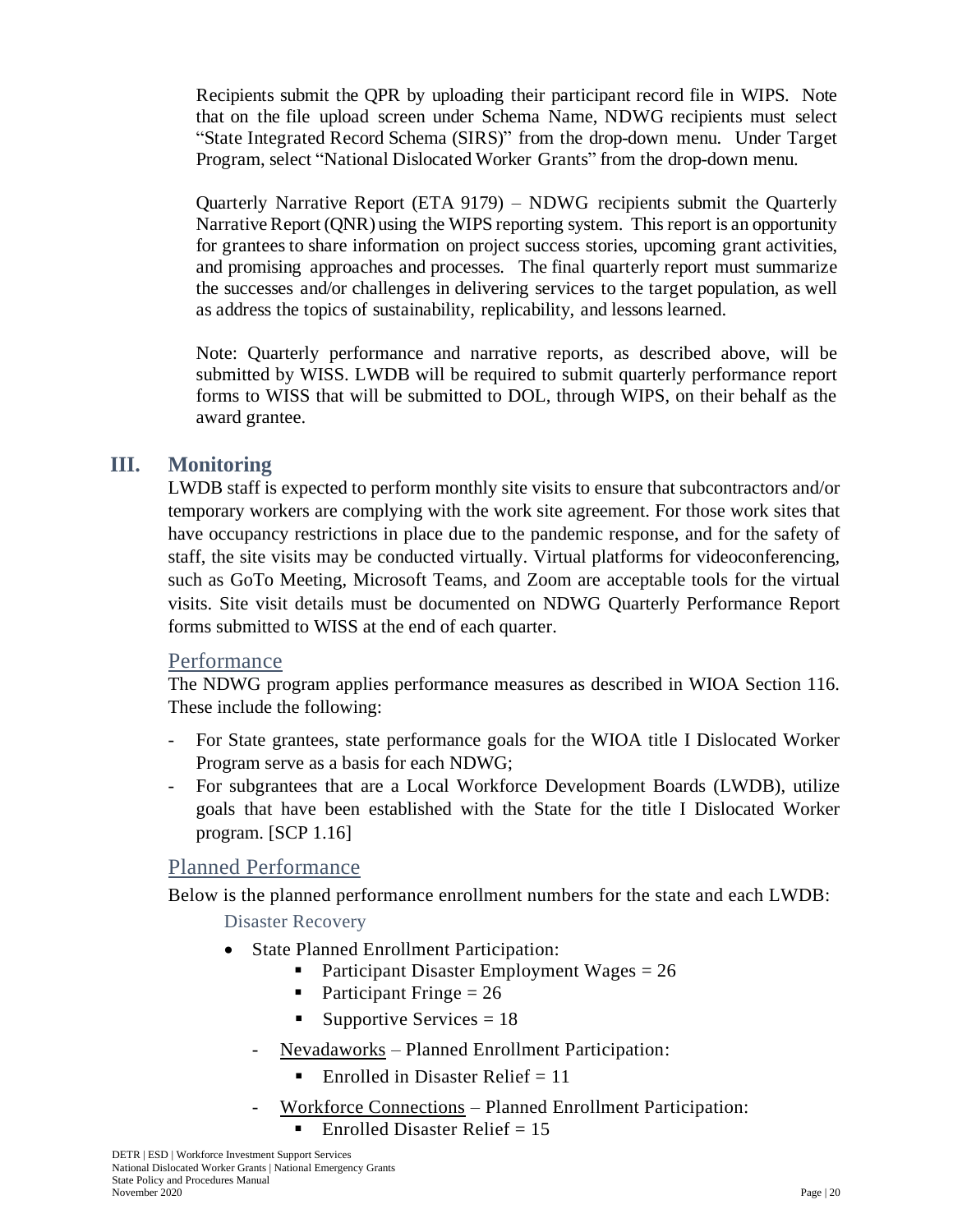#### Employment Recovery

- State Planned Enrollment Participation:
	- $\blacksquare$  Career Services = 1,338
	- **•** Training Services (excluding OJT) =  $1,042$
	- On-the-Job Training Only  $= 154$
	- **•** Supportive Services (excluding NRPs) =  $548$
	- $\blacksquare$  Need-Related Payments (NRPs) = 75
	- Nevadaworks Planned Enrollment Participation:
		- **•** Enrolled in Disaster Relief  $= 388$
	- Workforce Connections Planned Enrollment Participation:
		- **Enrolled Disaster Relief** =  $950$

# <span id="page-23-0"></span>Program/Fiscal Monitoring

Program and fiscal monitoring will be conducted by the WISS monitoring team on an annual basis for the term of the grant(s). [SCP 5.7]

- Monitoring must be completed before the end of the first year of the awarded grant:
	- **•** Disaster Recovery by April 2021
	- Employment Recovery by June 2021
- Monitoring will continue on a regular schedule for the term of the grant(s) until the grant(s) end date or upon termination.

## <span id="page-23-1"></span>**IV. Request for Reimbursement (RFR)**

Each LWDB will submit a Request for Reimbursement (RFR) on a monthly basis or sooner if necessary. The RFR must include a line item breakdown of funds requested. WISS will provide each LWDB with a blank RFR template that is identified and specific to use for each NDWG.

# <span id="page-23-3"></span><span id="page-23-2"></span>**V. Participant Individual Record Layout (PIRL) requirements**

### Program Administration

**PIRL Reporting Requirements** – Case Managers must record all related services provided through the NDWG. Activities must be entered into EmployNV (MIS) system. Different code values must also be entered depending on if an individual received one of the three services [TEGL 23-19; PIRL Elements 2001-2004]:

- 1. If the participant received disaster relief employment only under NDWG and no other services under Disaster Recovery NDWG.
- 2. If the participant received disaster relief employment and received Employment and Training services (Career and Training services) under Disaster Recovery NDWG.
- 3. If the participant received Employment and Training services (Career and Training services) only under a Disaster NDWG and did not receive disaster relief employment under a Disaster Recovery NDWG.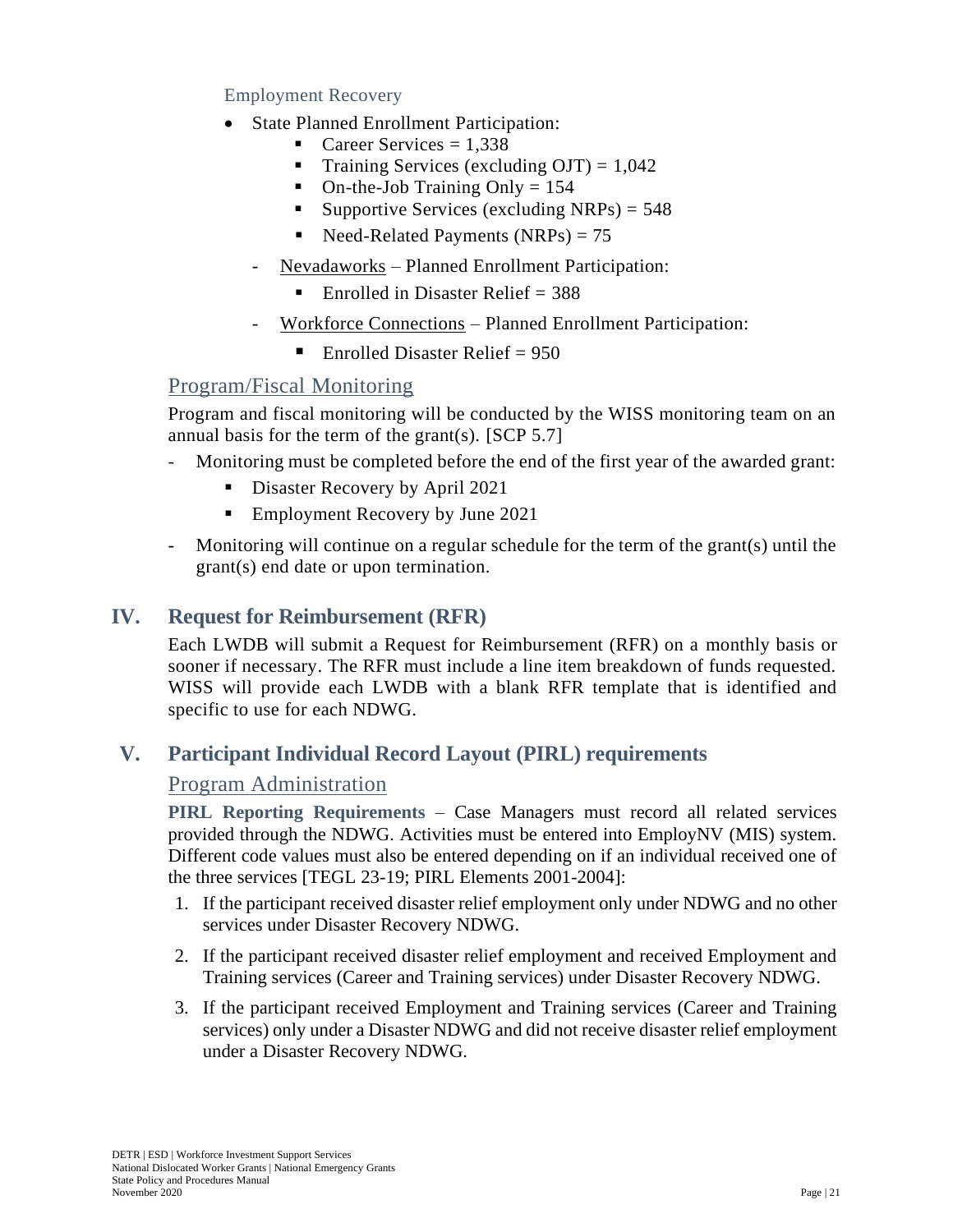All participants must have chronological case notes documenting the details of their participation in the NDWG project. Additional supporting documentation must be uploaded into EmployNV as it applies for validation of services and employment. Below is an explanation of PIRL data elements for NDWG program participants and allowable source documentation.

- 1. **105,106,107 – Special Project ID**: WISS must report accurately for an individual participant that may have participated in more than one NDWG project.
	- a. In unique circumstances, the grant number for the first NDWG project is recorded in data element 2003, see below. The required entry of PIRL data element 2003 is the first seven (7) alphanumeric digits of the NDWG grant number.
	- b. The grant number for the second NDWG project is recorded in data element 105, Special Project 1D-1. The required entry for PIRL data element 105 is the first seven (7) alphanumeric digits of the NDWG grant number.

**Note:** PIRL data element 105 is only used to report NDWG grant number in the unique circumstance that an individual participates in more than one NDWG project. Data element 105 may only be used for NDWG when there is already a grant number entered in PIRL data element 2003.

In cases of supplemental funding awards to continue an existing NDWG project, data element 105 should not be used.

Special Project ID 106 may be used if participation in a third NDWG needs to be recorded for an individual, and Special Project ID 107 to record participation in a fourth NDWG for that individual.

- 2. **903 – Adult; 904 – Dislocated Worker:** In cases where a NDWG participant is co-enrolled in the Adult or Dislocated Worker programs, NDWG grantees must include such participants in the applicable program of co-enrollment (in addition to element PIRL data 932).
- 3. **907 - Incumbent Worker Training:** Incumbent Worker Training (IWT), PIRL element number 907 is generally not allowable for NDWG but may be made available for certain specified funding opportunities and is therefore marked as "R". Grantees must respond "no" to PIRL data element 907 unless IWT is allowable for a specific funding opportunity.
	- a. Source Documentation is as follows:
		- i. Signed IWT Contract
		- ii. Electronic Records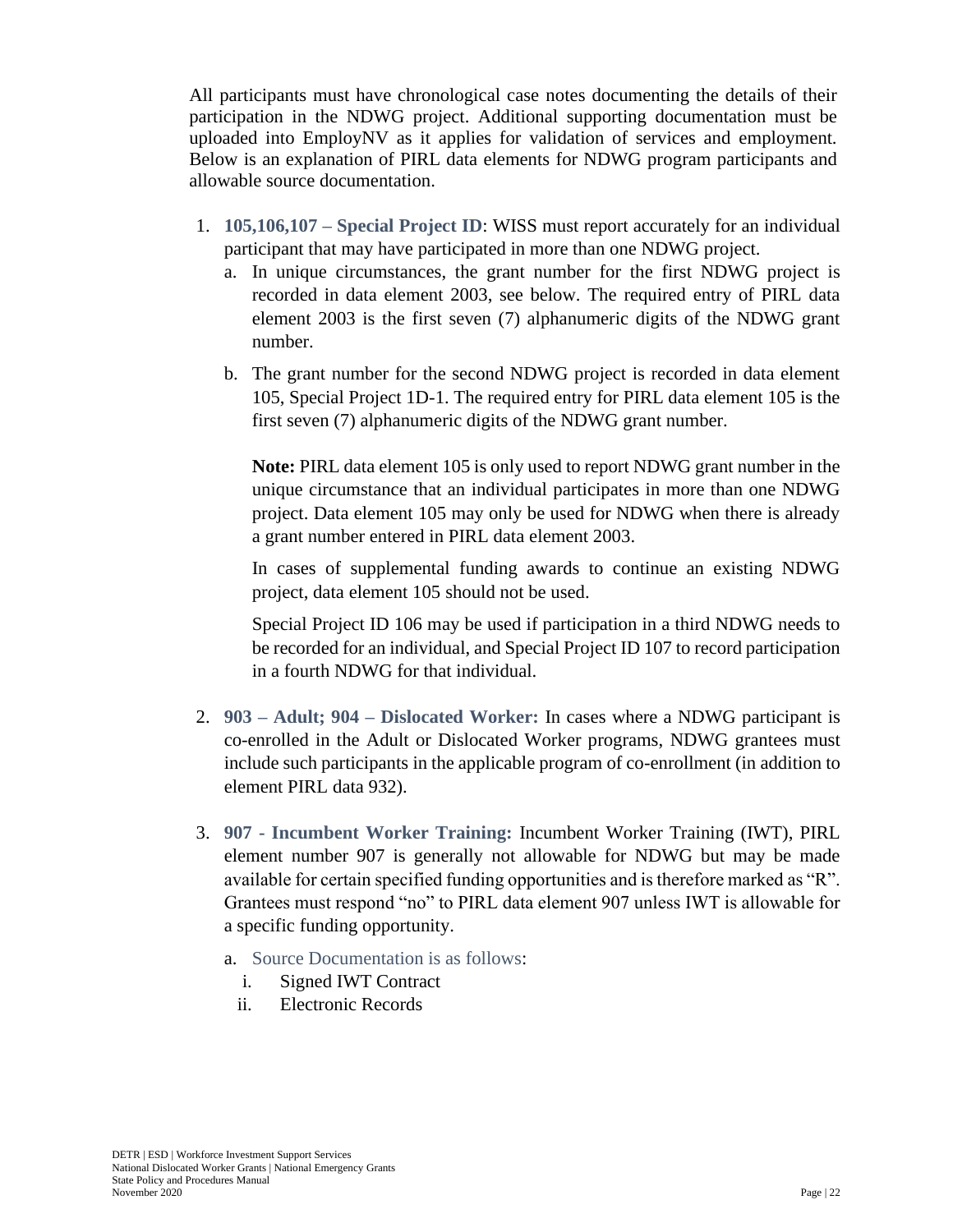- 4. **908 - Rapid Response:** NDWG grantees complete data element 908 to indicate if the DWG participant also received rapid response services
	- a. Source Documentation is as follows:
		- i. Crossmatch to State MIS Database
		- ii. Case Notes
	- iii. Self-Attestation
	- iv. Rapid Response List
	- v. Crossmatch to Rapid Response Records
- 5. **915 - TAA Petition Number:** In cases where a DWG participant is co-enrolled in the TAA program, DWG grantees must record the TAA petition number of the certification which applies to the participants group (in addition to PIRL data element 932).
	- a. Source Documentation is as follows:
		- i. Employer Worker List
		- ii. Designation Eligibility Form
- 6. **923 - National Dislocated Worker Grant:** Grantees must complete data element 932 to track participants (code value 1) and reportable individuals (code value 2) in the NDWG program
- 7. **933 - Date of First NDWG Service:** The date on which the NDWG participant began receiving the first service funded by the NDWG program. This data element captures the start of NDWG-funded services.
- 8. **2001 – Date of Completion in NDWG Services**: Date participant received their last service in the NDWG program.
	- a. Source Documentation is as follows:
		- i. Crossmatch between electronic records and attendance sheets
		- ii. Vendor training records with follow-up crossmatch to electronic records
	- iii. Case notes with follow-up crossmatch to electronic records
- 9. **2002 – Employed at Completion of NDWG Services**: Participant is employed at the completion of participation in services under National Dislocated Worker Grant (NDWG). Employment is counted the quarter in which the participant stops receiving funded services through a NDWG project.
	- a. Source Documentation is as follows:
		- i. UI wage date match/administrative wage match, such as the National Directory of New Hires
		- ii. Follow-up survey from program participants
	- iii. Paycheck stubs, tax records, W-2 forms
	- iv. Quarterly tax payment forms, such as an IRS form 941
	- v. Document from employer on company letterhead attesting to an individual's employment status and earnings